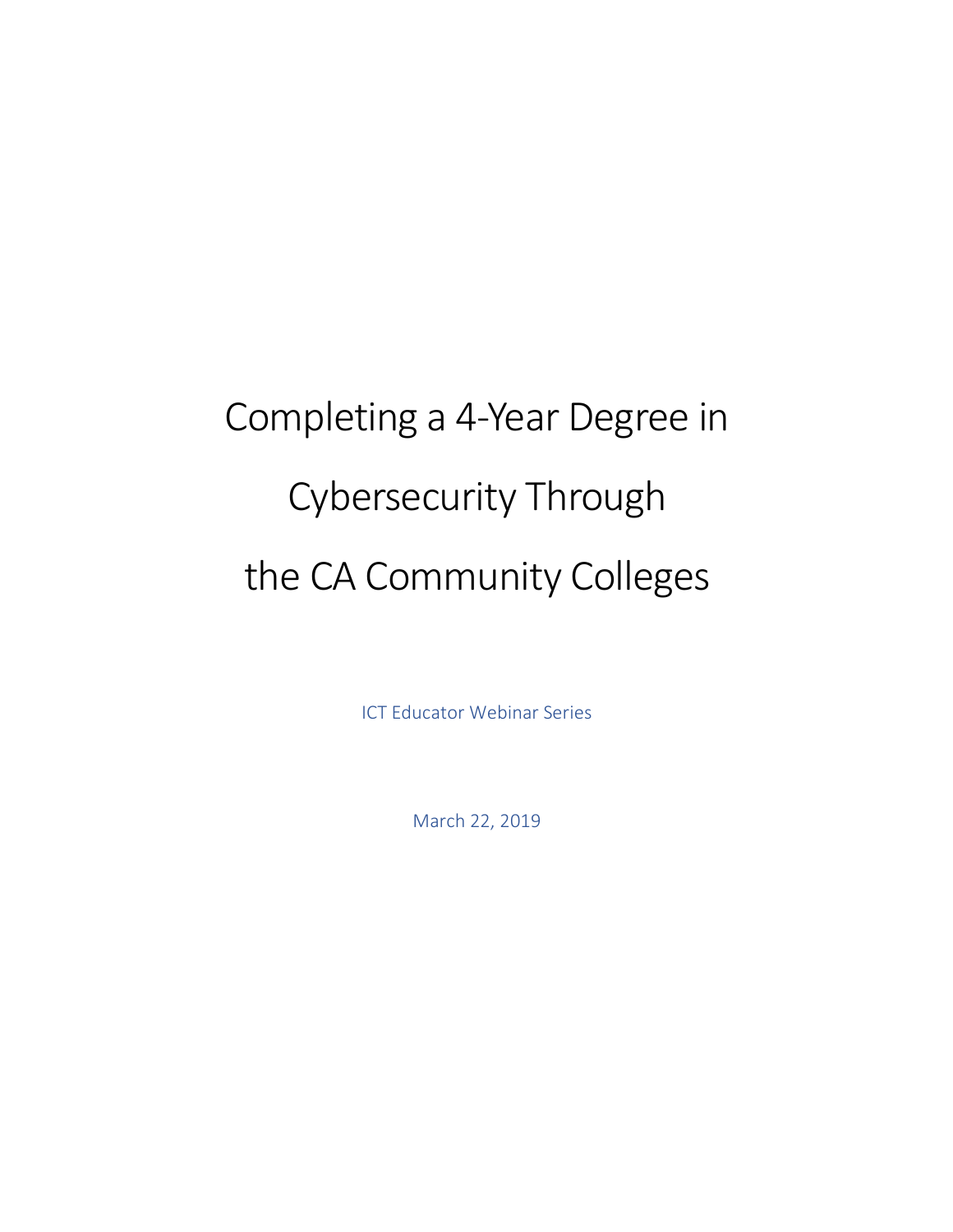# Table of Contents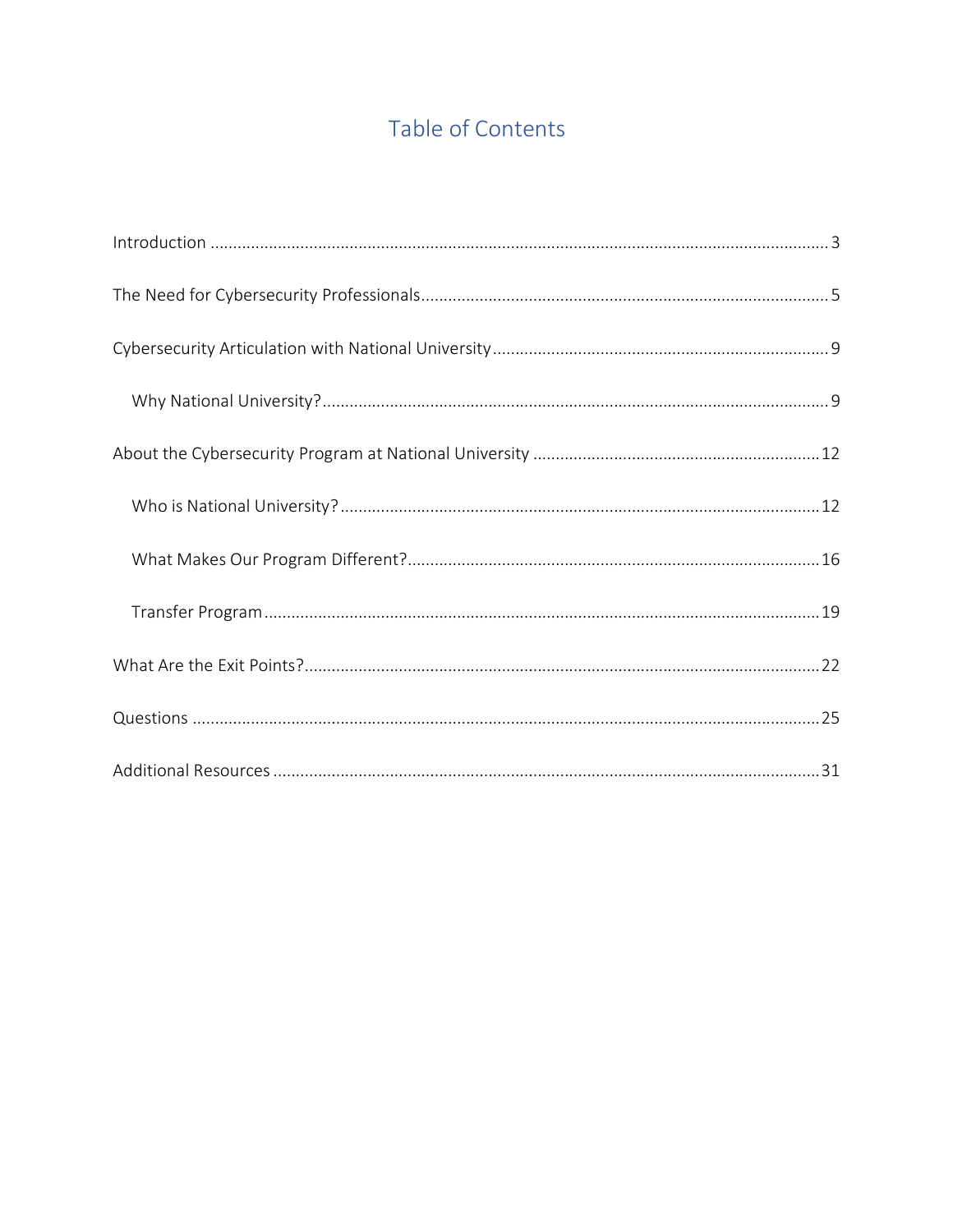## [00:00:00]

# **Introduction**

#### [00:00:00]

STEVE WRIGHT: It was about a year and a half ago that I was requested to present to the joint legislative oversight here, hosted by José Medina from the Committee on Higher Education and Jackie Erwin from the Committee of Cyber Security. We talked about future needs in Cybersecurity and various four-year degrees and things like that.

It was a nice meeting, and we decided, at the end of that, we should do more to try to improve our articulation at that time. There's still kind of an issue with how we do articulation with CSUs, primarily because this is a rapidly evolving field, and the traditional notion of IT being certification based and most appropriately dealt with at the community colleges has created an environment where the CSUs specialize in Computer Science and Management of Information Systems, and the idea of having the lower division or upper division of what we call IT in the community college system is not something that's traditionally been there, but it's something that's growing and changing now in today's environment.

Quickly, just some notes from that meeting… And by the way, our guest from National University, Chris Simpson, was with me in that meeting. As everybody talked and bemoaned about the lack of Cybersecurity education, he was going, "We have that!" Do you remember that, Chris? That was something else.

Anyway, just very quickly from then it hasn't changed much. Depending on who you ask, we've got somewhere between 45,000 to 70,000 open Cybersecurity jobs right now, and increasingly, they're asking for bachelor's degrees—it's more complicated these days.

In the community college system, we have about 27,000 students who take an IT course at any particular time at one of our 114 campuses. We have relationships with high schools doing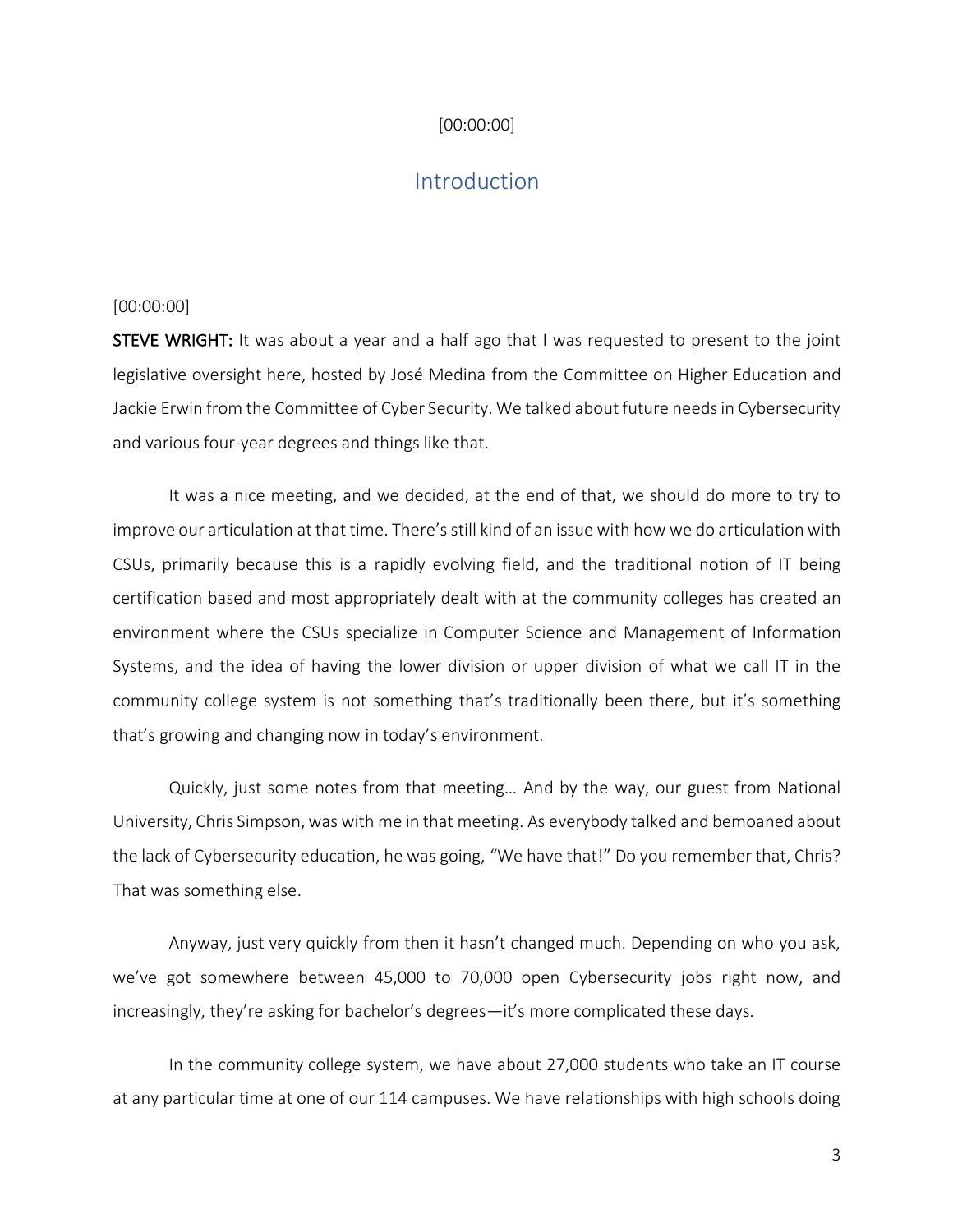CyberPatriot activities—we have about 205 active competing teams we support. 64 of our campuses are Cisco academies, and 70% of our colleges have purchased or have access to an online computer lab to help facilitate the training and IT curriculum. We have 333 IT faculty across the system, 71% with master's degrees.

So, the community college system is well prepared to launch students in the IT field, but then what happens?

Today, our investigator subject matter expert at large, Shawn Monsen has been working in the field and with colleges to make better alignments among the private education, and he's going to help us today meet Chris Simpson and understand the offerings of the various private institutions.

Meanwhile, Steve Linthicum, one of our Deputy Sector Navigators, formerly in Sacramento and now in Orange County, has been doing a very good job of grassroots, working with faculty. As we know, you can sign any agreement on paper, but if you don't have engagement and involvement at the campus level in making it work, then sometimes it doesn't work.

We're going to hear from both of them today, and at this point in time, Shawn, I'm going to turn it over to you. Are you ready?

SHAWN MONSEN: I am ready, willing, and able!

STEVE WRIGHT: Thank you.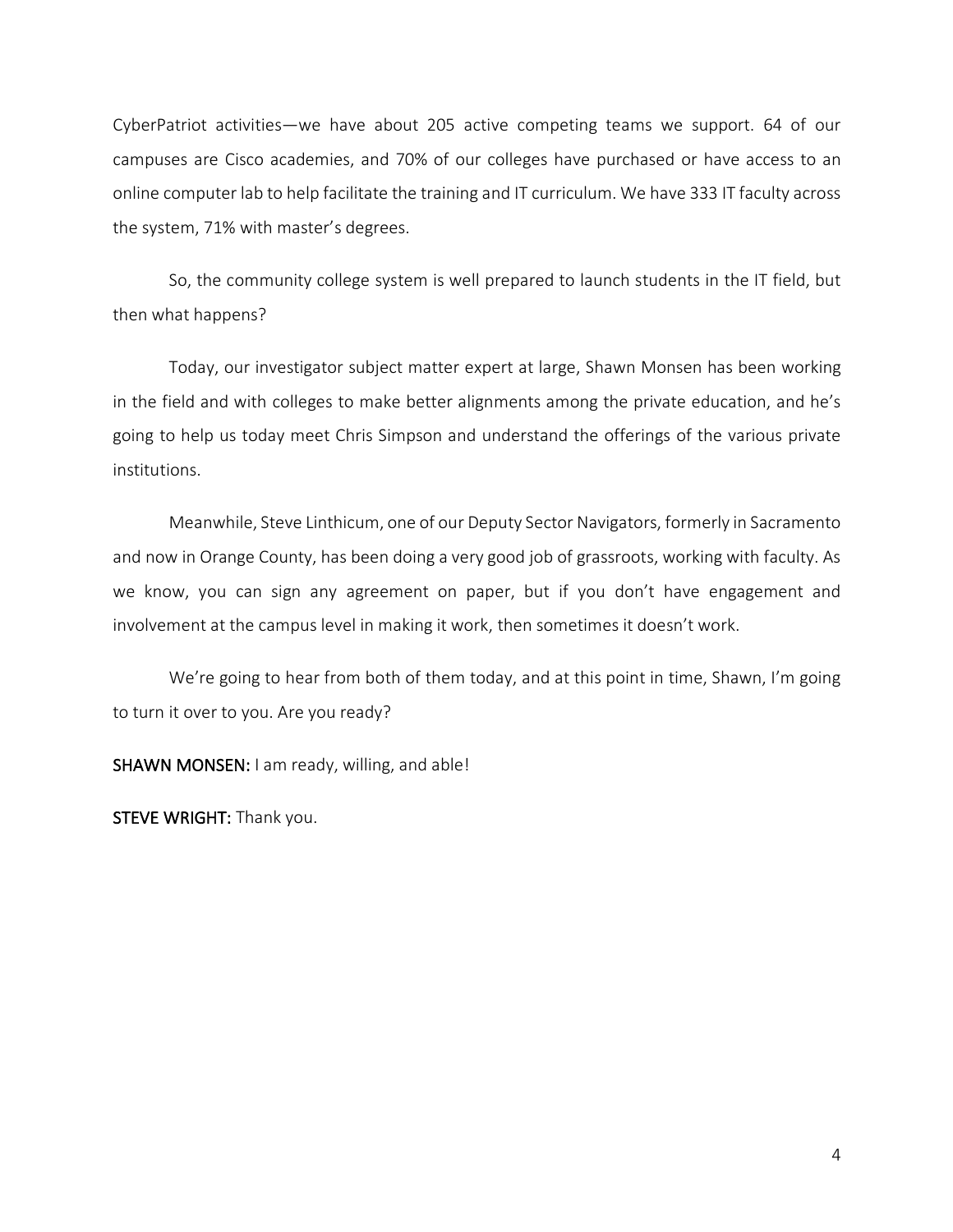# [00:04:00]

# The Need for Cybersecurity Professionals

# *The Cybersecurity Industry Problem*

[00:04:00]

SHAWN MONSEN: All right, can you see my screen?

STEVE WRIGHT: Yes, we can see it with the slides down the side and the main screen, yeah.

SHAWN MONSEN: All right. Let's put this in presentation mode, and hopefully…

So, Steve asked me to talk today about the work that we've been doing around articulation agreements with some of the private colleges, and we're also heading down that road with some of the state colleges as well.

As Steve mentioned, really the problem statement here—the thing that we're trying to solve—is…

STEVE WRIGHT: Excuse me, Shawn—it appears as though, on my screen, part of what looks like the left-hand side of your slide is clipped off.

SHAWN MONSEN: Uh-oh.

STEVE WRIGHT: You may have to reset your thing. That's good right there, if you want to do it that way.

SHAWN MONSEN: Yep, let's do it that way.

STEVE WRIGHT: OK. [00:05:00]

SHAWN MONSEN: Thanks for that, Steve.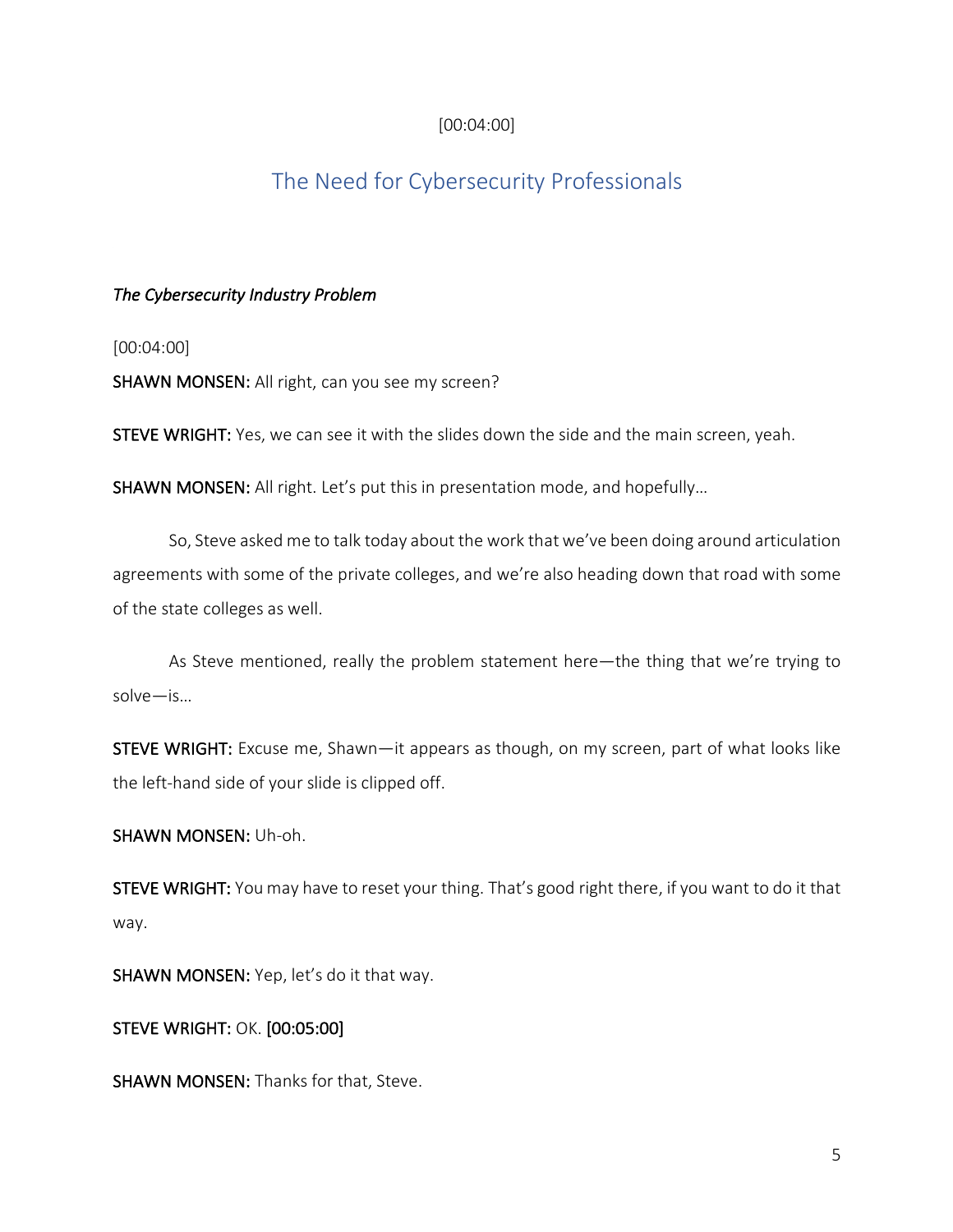So, the idea is that in the Cybersecurity space, we have (and will continue to have) a deficit in the supply of qualified individuals to fill the Cybersecurity positions that are available. I just read a recent industry survey last week that just solidifies this, and the fact that it's continuing to get worse, the gap between qualified individuals to fill—

STEVE WRIGHT: Shawn, you went mute on us.

SHAWN MONSEN: Yep, it looked like there was a global mute that happened there.

STEVE WRIGHT: Oh, OK.

#### *Step 1 – Create and Implement the ITTP – Sec Pathway*

#### [00:05:56]

SHAWN MONSEN: So, really, the first step was for us to try to build more Cybersecurity-related programs within the community colleges and the work that we did last week around the IT Technician pathway for Cybersecurity gave our community colleges really a road map for developing Cybersecurity programs at the community college level. We rolled that out last year, and community colleges have embraced that and are, in fact, creating Cybersecurity-related programs at the two-year associate degree level.

#### *Step 2 – Develop articulation agreements*

In addition to that, the next step that we talked about taking was then creating articulation pathways between those two-year programs at the community colleges and the four-year Cybersecurity degrees that are out there.

Currently, we also have a deficit in terms of the number of four-year programs at state colleges, so we broadened our scope and started including four-year programs from private colleges as well. So, the good news is that we have a combination of both private and public fouryear Cybersecurity programs that we can articulate our two-year students to.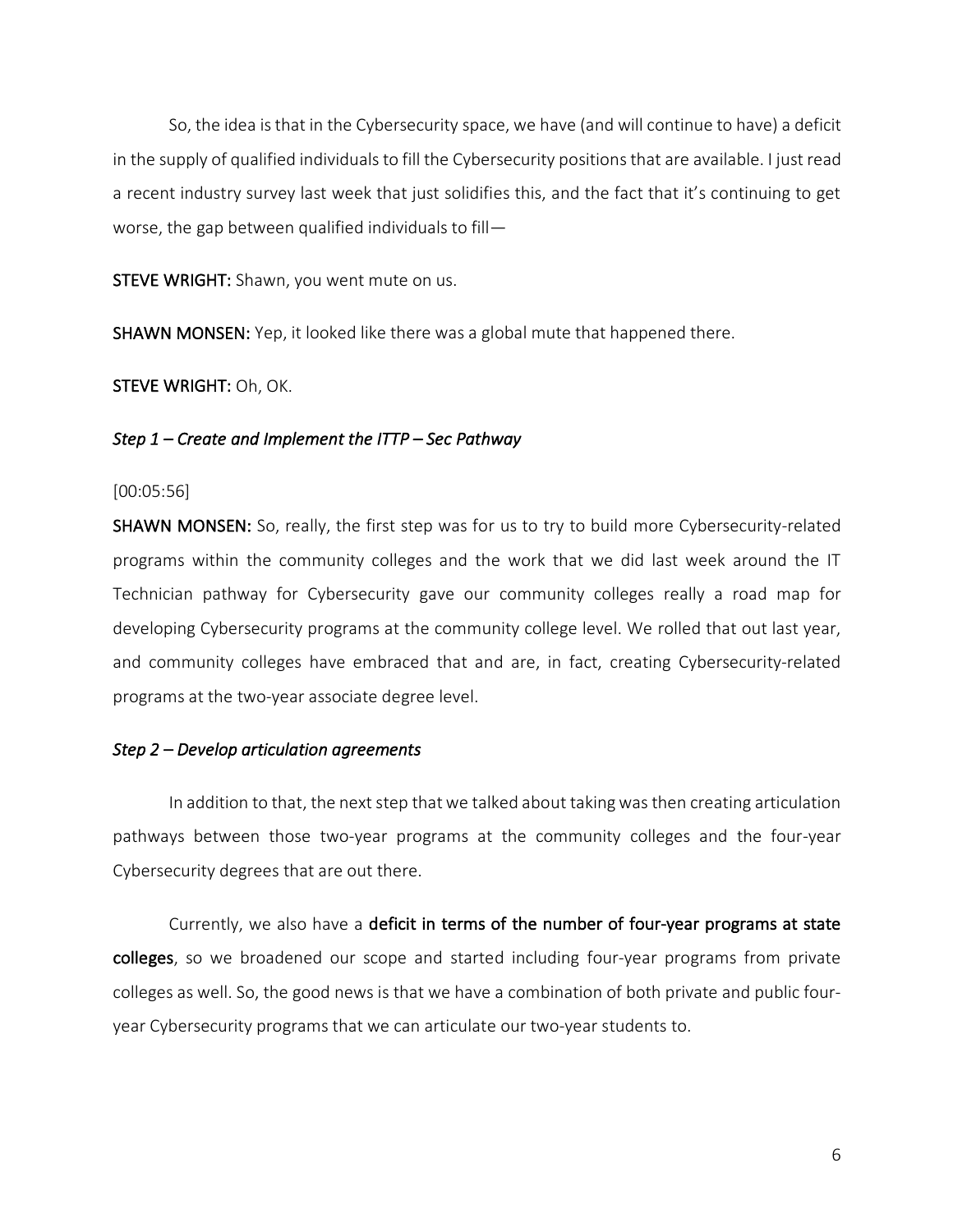#### *Current Agreements*

SHAWN MONSEN: So, currently, we have agreements in place with National University, and they're here to talk to us today, and because of that, I thought I would talk a little bit about the process that we followed and where we're at in terms of our articulation agreement with National University.

But in addition, we have agreements in place with Western Governor's University and Southern New Hampshire University, and we are also in talks with CSU San Bernardino to put something in place with them for their Cybersecurity degree as well.

#### [00:08:17]

STEVE WRIGHT: Excuse me, Shawn—could I ask you a question?

#### SHAWN MONSEN: You bet.

STEVE WRIGHT: When you say, "these agreements in place," these are agreements based on this common platform of the IT Technician pathway/the IT model curriculum. There may be other articulations throughout the system that are more customized—is that true?

SHAWN MONSEN: That is correct. So, what we've done with National University is we are getting down to a school-by-school articulation pathway for each of those colleges. As we were going into this, we were hopeful that we might be able to get statewide agreements in place, and we do have one of those in place with Western Governor's University based on the CID statewide numbering system, but many of the colleges are going to and, at some point, will need to get into a collegeby-college agreement with Western Governor's as well.

The articulation agreement is a very specific agreement between two colleges that says, "For these specific classes, we're going to give you credit for these classes in our program," and it actually goes down into great detail in terms of the general education requirements and all of those things.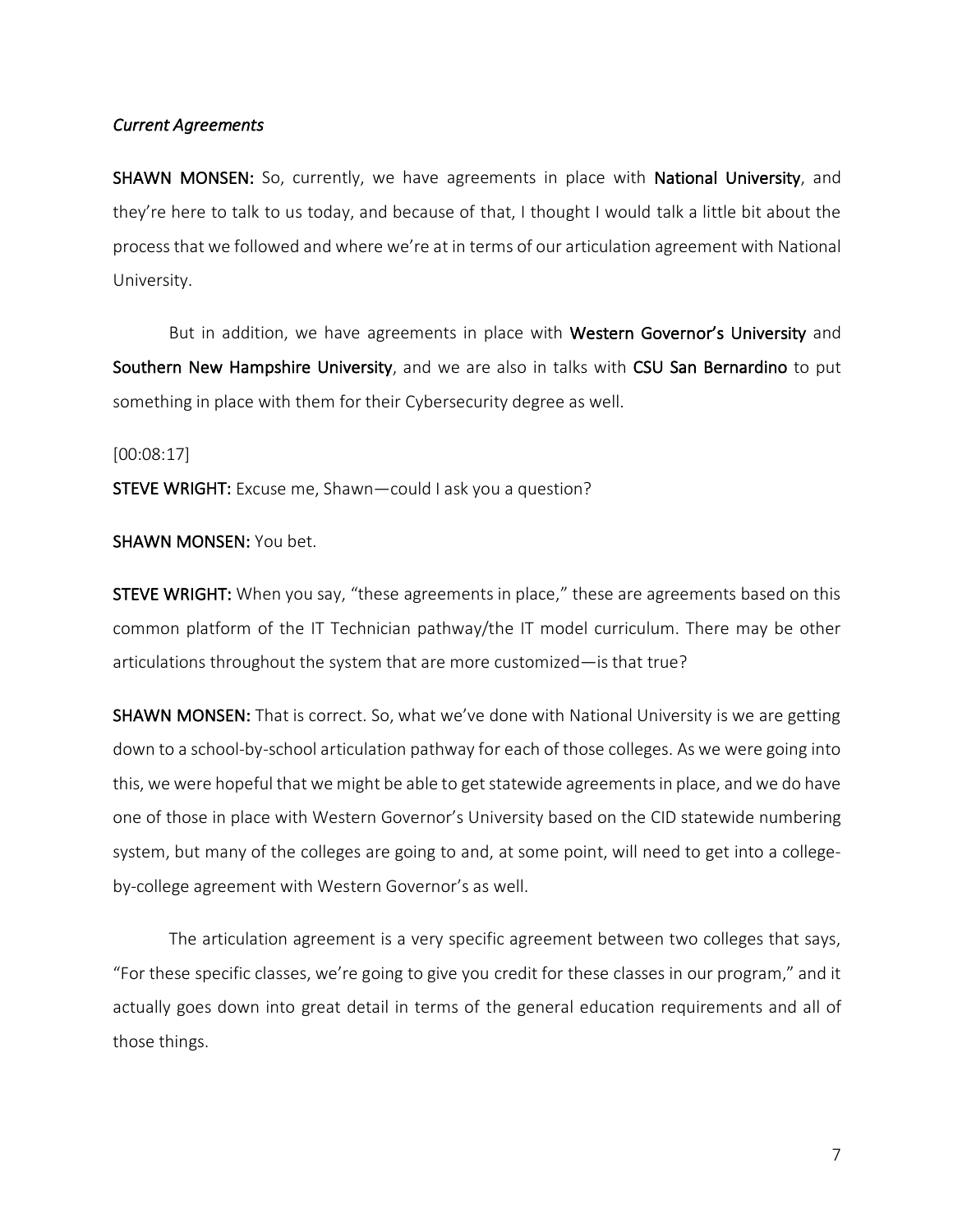So, yes, we have a statewide agreement in place with Western Governor's, and we have school-specific agreements in place with National University. So, yeah, did that answer your question, Steve? [00:10:00]

STEVE WRIGHT: Yes, it did. Thank you.

SHAWN MONSEN: All right.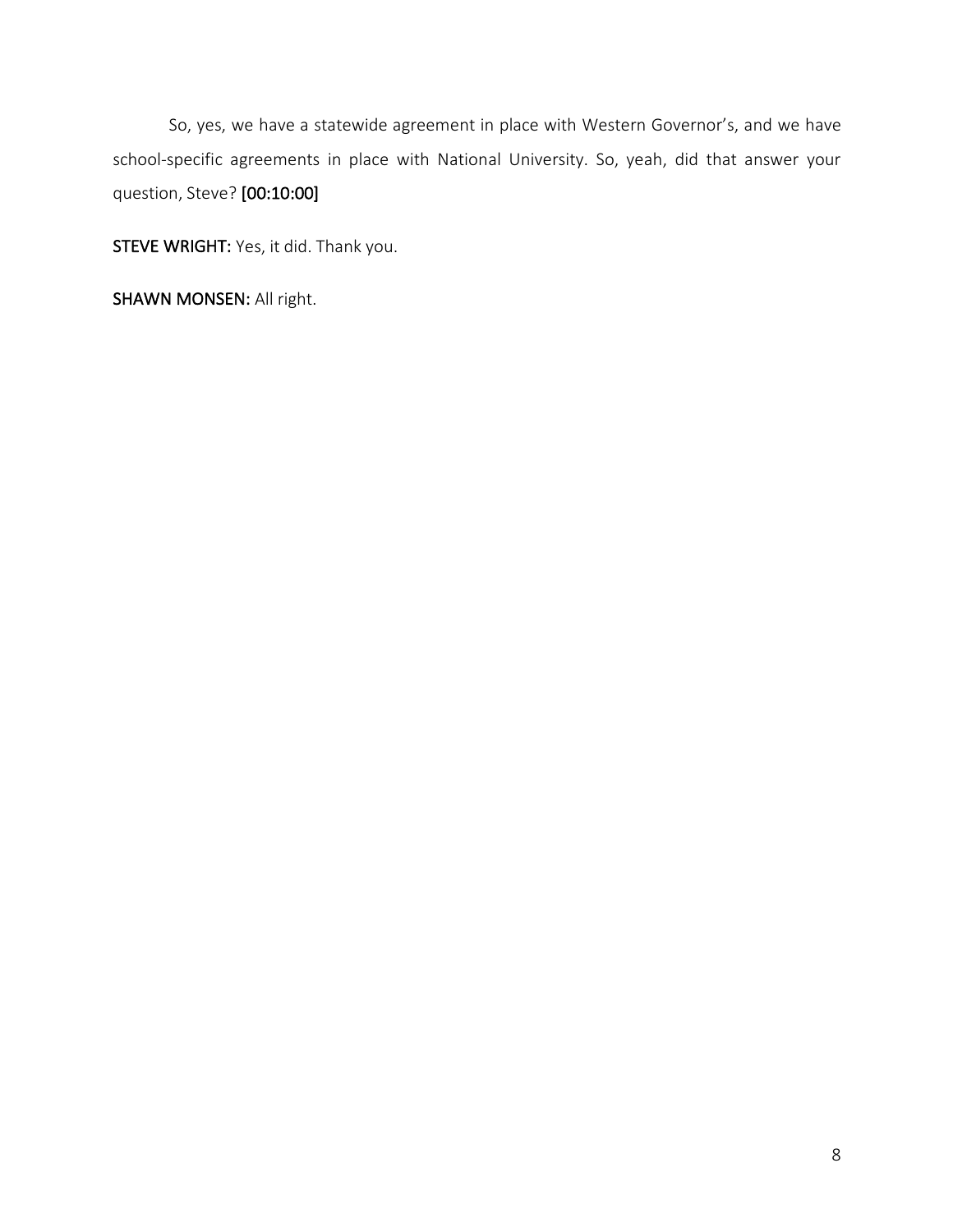# [00:10:07]

# Cybersecurity Articulation with National University

# Why National University?

# [00:10:07]

SHAWN MONSEN: So, you may be wondering why specifically we chose National University. They do have a very robust four-year Cybersecurity bachelor's degree. As Chris will tell you in a little bit, they also provide generous scholarship opportunities for our community college students, and honestly, they are just genuinely interested in establishing relationships with us and with our community colleges and creating pathways for our two-year colleges. They've been very supportive in this process.

# *Project Team*

## [00:10:45]

SHAWN MONSEN: So, specifically, the project team, as you know…

- Steve Wright is our fearless leader and our sponsor. He is the person that directed this work in the first place.
- I was the Project Lead for the community colleges.
- Joseph Allen was the Project Lead for National University.
- Chris Simpson, who is on the call today, is the Director of National University Center for Cybersecurity and, basically, their Academic Program Director for their bachelor's degree.
- Jorge Salas is the actual Registrar at National University that worked closely with us to put these agreements in place.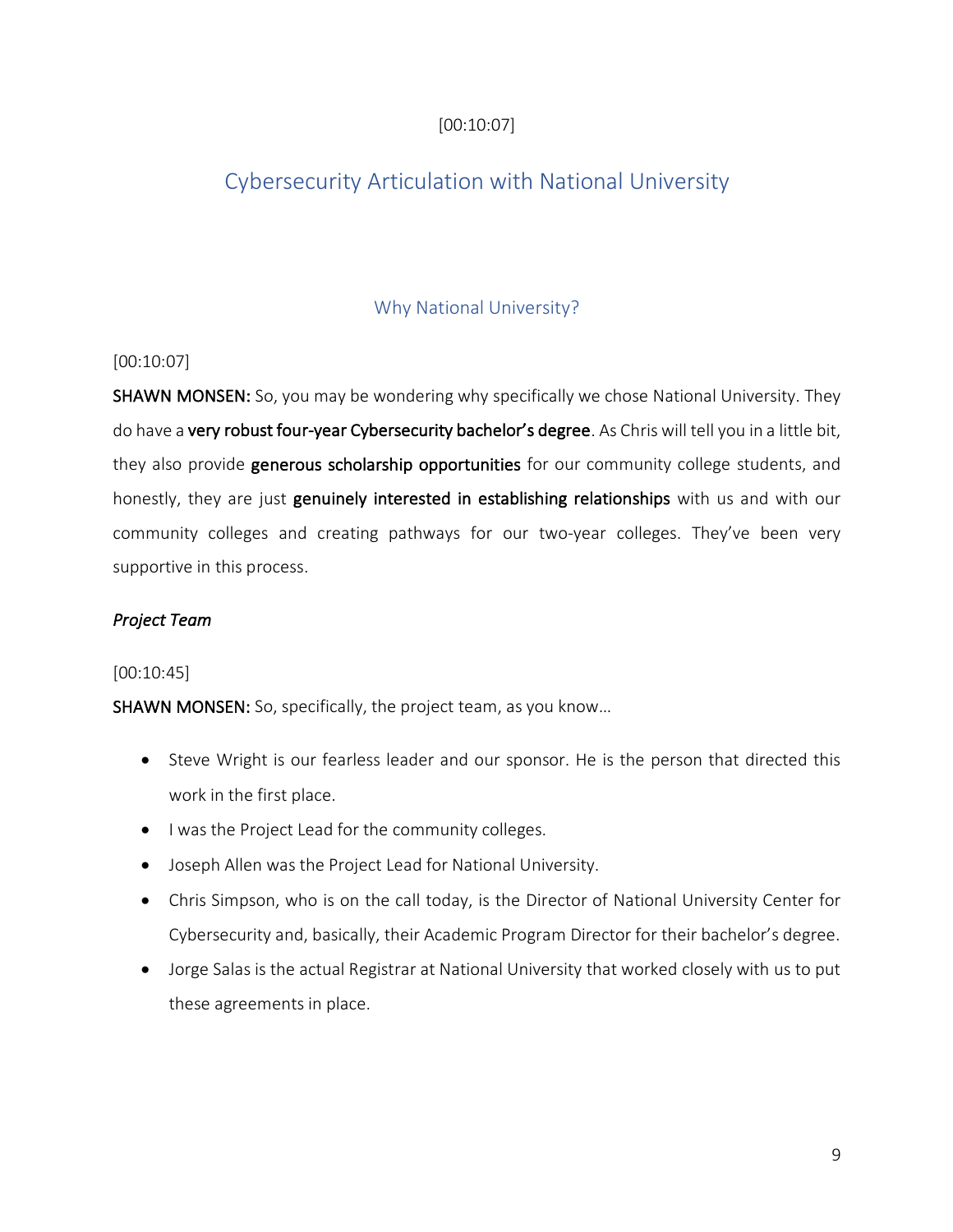## [00:11:25]

SHAWN MONSEN: So, the process… We started this with National, and we hadn't gone through this process before, so a lot of it was just defining what the process was like: defining what the scope of the project was, what we were going to do and what we weren't going to do, defining the steps that we were going to follow to actually go through the process. We identified a handful of target community colleges that we would put these pathways in place for, and we rolled up our sleeves and got down to the business of actually building pathway documents for a number of our community colleges that have Cybersecurity programs.

I have to say Jorge was the person that did most of the heavy lifting in terms of actually looking at the community college courses and aligning those with National University's courses.

# *The Results*

## [00:12:23]

SHAWN MONSEN: So, what were the results? We actually have articulation pathway documents in place for these colleges:

- Coastline
- College of the Canyons
- Cypress College
- Long Beach City College
- Mt. San Jacinto
- Riverside Community College
- San Diego City College
- Sierra College

So, we have pathway documents in place for all of those colleges right now. There are a few more—probably four or five more—colleges that we need to move in that direction with, but we do have pathway documents in place for all of these colleges.

## *Moving Forward*

## [00:12:57]

SHAWN MONSEN: So, what are our next steps? The good news is that now we have what we feel is a well-worn, well-established process for taking the community colleges through this articulation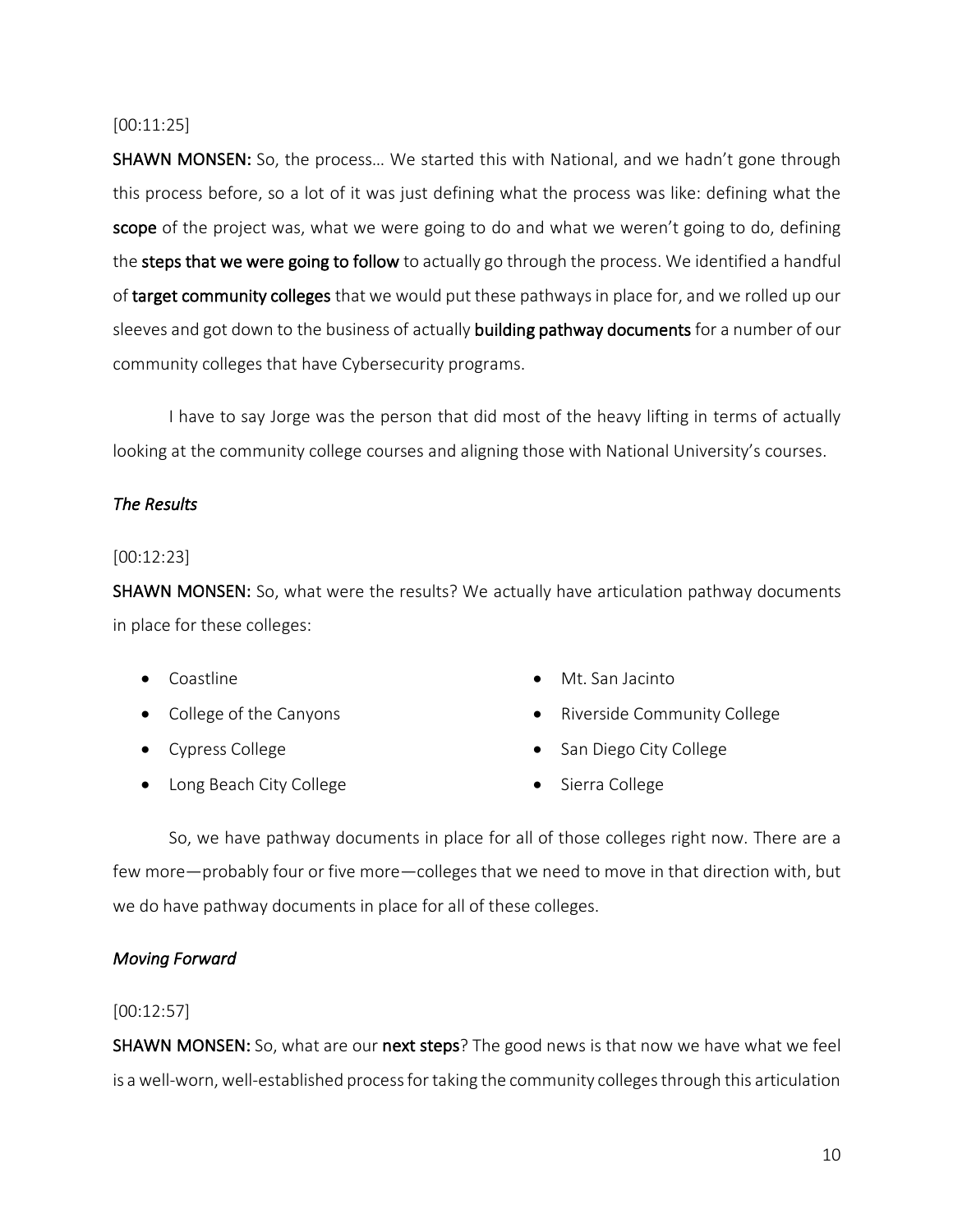process. We have excellent relationships with National University. Chris and Jorge have been extremely helpful during this process.

For our side, we feel like we need to work with those community colleges that have those pathway documents in place to actually create formal articulation agreements, and again, those will take place between the articulation office at each one of those colleges, and Jorge will put in a formalized document that talks about all of the classes that will be part of the articulation agreement.

The next step is then for those community colleges that weren't part of the first group, we need to identify our points of contact with those colleges, get them connected with Jorge, and work out the details of the articulation agreement on a college-by-college basis. We'd like to have all 11 of the community colleges that have Cybersecurity programs articulated to National University by the end of this year.

That's it for me!

#### [00:14:25]

STEVE WRIGHT: Well, thank you, Shawn. I think it's important that you pointed out that, in every case, we work with the Articulation Officer at the college to have that final gateway clearance at the college level. Nothing here is done without their involvement. What we initiated here is a facilitation process to make it easier to do this and to help our students as a result.

OK, is Chris queued up next to go?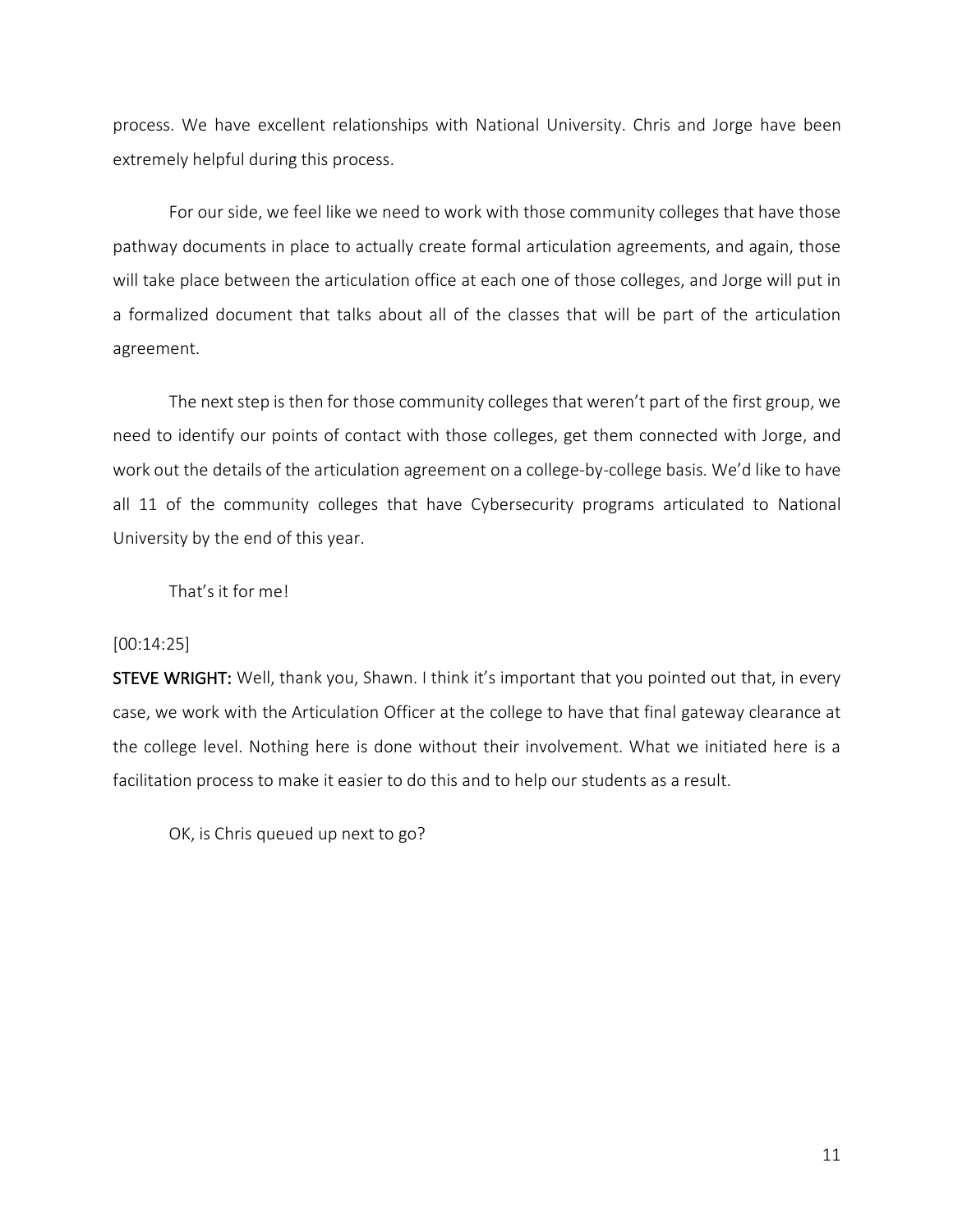# [00:14:51]

# About the Cybersecurity Program at National University

[00:14:51]

CHRIS SIMPSON: All right, good morning, everybody. I'm Chris with National University. Does everybody see my slides?

STEVE WRIGHT: Yes, we do. [00:15:00]

CHRIS SIMPSON: I'm going to give you a little overview of National University and talk about our bachelor's in Cybersecurity program and then the transfer program that Shawn mentioned.

I really appreciate all the support that Shawn and both Steves have given us in building these pathways, because we know, as an institution, (and I think everybody here knows) there's a huge shortage of Cybersecurity professionals, and it's a great career path, too, for people from all different backgrounds.

## Who is National University?

#### [00:15:40]

CHRIS SIMPSON: So, a little bit about National University…

We have an accelerated format-our classes are four weeks in length. They're 4.5 quarter hours, and students only take one class at a time, so it's a really busy month, but they're focused on one topic at a time. This tends to resonate with a lot of students, especially those that are working.

We conduct our onsite classes in the evening. They're twice a week, 5:30 to 9:30, plus one Saturday, and there's a bit of an online component in the bachelor's program, too.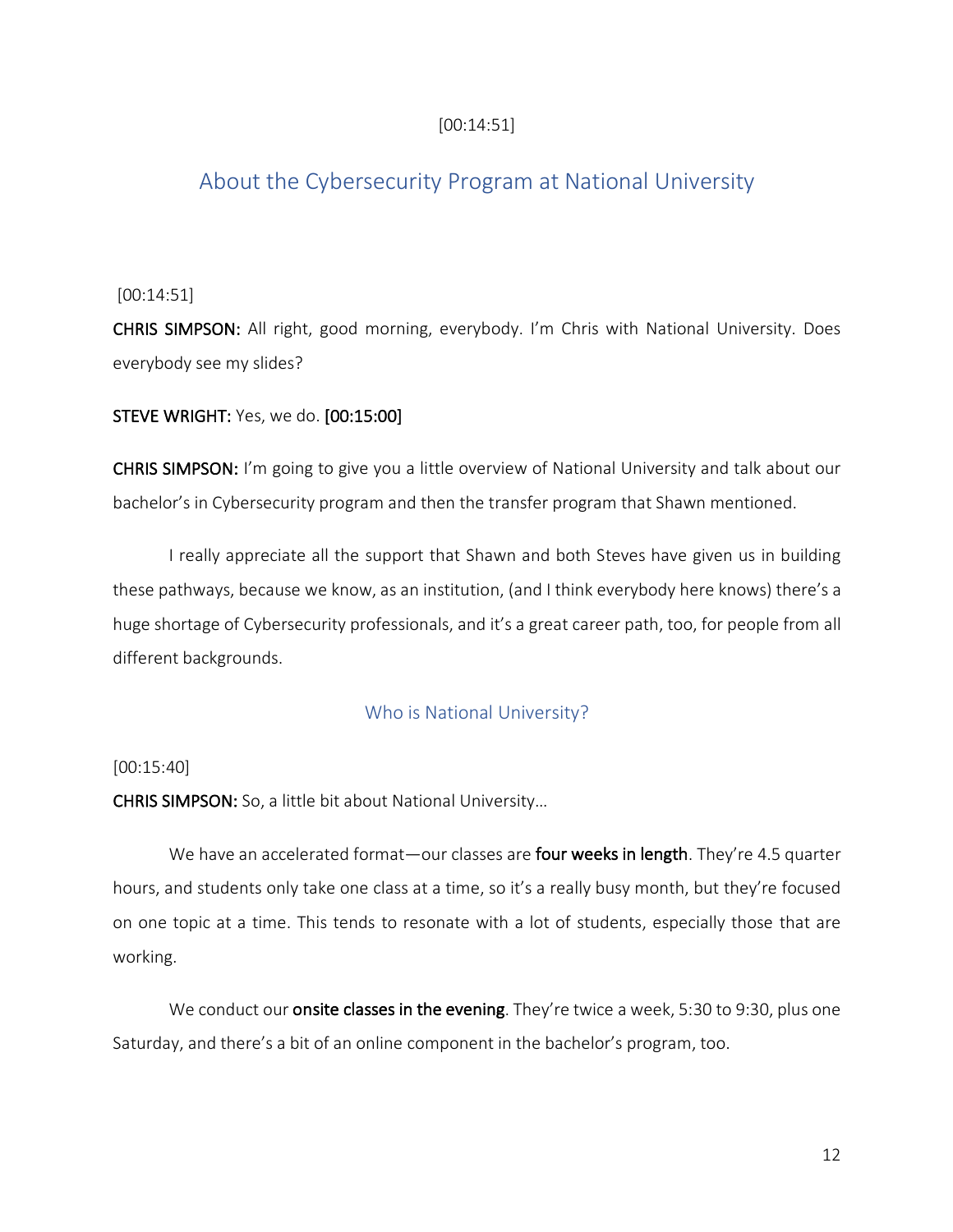We've got campuses all over California. I'll show you a little map in a minute. We're WASC accredited, and we're also an NSA Center of Academic Excellence, which we'll talk a little bit more about.



As you can see on the map here, we have several different locations around California. Right now, we only keep one site in San Diego for the bachelor's of Cybersecurity, but we're open to teaching inaudible...especially maybe in the L.A. area or even up there in northern California.

We'd like to pursue that, although one of the challenges we have found is it's hard to find on-site faculty. I don't know if other schools experience this, but we're mapping out our next academic year. It's for the next year, so it's a bit of a challenge to staff the on-site classes.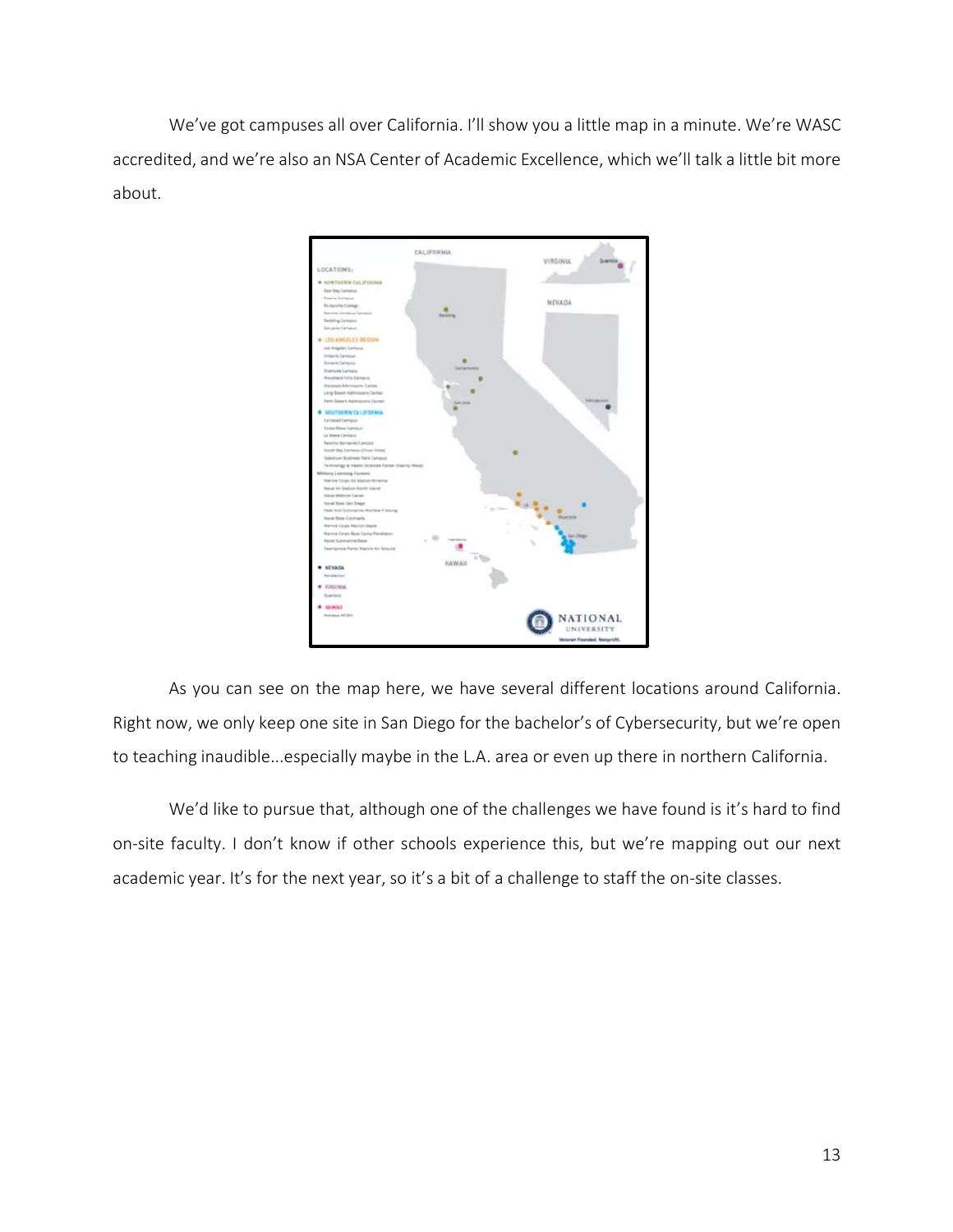

This is a zoom-in of our locations in southern California/San Diego area.

# *Program Intro*

## [00:17:15]

CHRIS SIMPSON: So, you know the goal of our Bachelor of Science program in Cybersecurity is to prepare students to enter the Cybersecurity field. It's a broad introduction to a variety of different topics. I think we cover many of the topics most of the community colleges do:

- Operating systems/networks
- Cloud computing and virtualization
- Writing and a little bit of data analysis
- Project management
- How to handle incidents
- Threat intelligence
- Security automation

Then we offer two concentrations. Students can pick one or the other:

- Computer network defense
- Digital forensics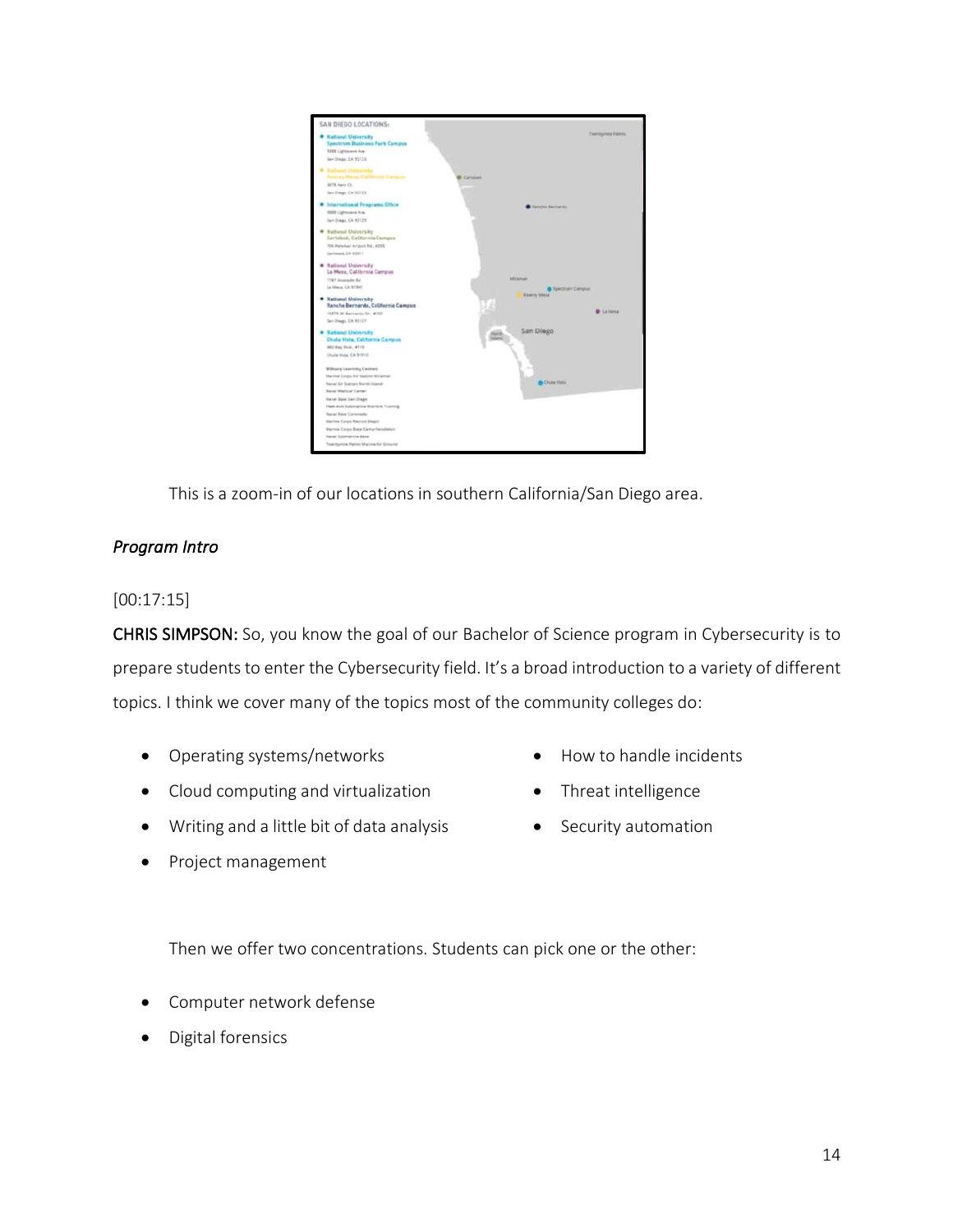With Computer Network Defense, we teach students how to defend computer networks and systems, and we take a little bit of a deeper dive in this concentration into operating systems security, wireless and mobile security, cloud and virtualization security, and a little bit of advanced network defense.

In Digital Forensics, we focus on the fundamentals of Digital Forensics: operating systems, mobile devices, network forensics, and associated legal issues.



# *Program Sequence*

#### [00:18:22]

CHRIS SIMPSON: So, this map here highlights our lower-level courses, and we've been pretty successful in most of our articulation agreements so far. With most of the schools, we've been able to map most of these out.

CYB 214 is going away. We had initially put that in because there were more knowledge units for CAE tied to that one, but some of those have gone away, so that course is actually going to be gone for future students, but we've been pretty good at mapping most of these other courses with most of our community college partners.

At the 300 level, we ramp it up some more, get into system administration, automation, and a little bit of project management.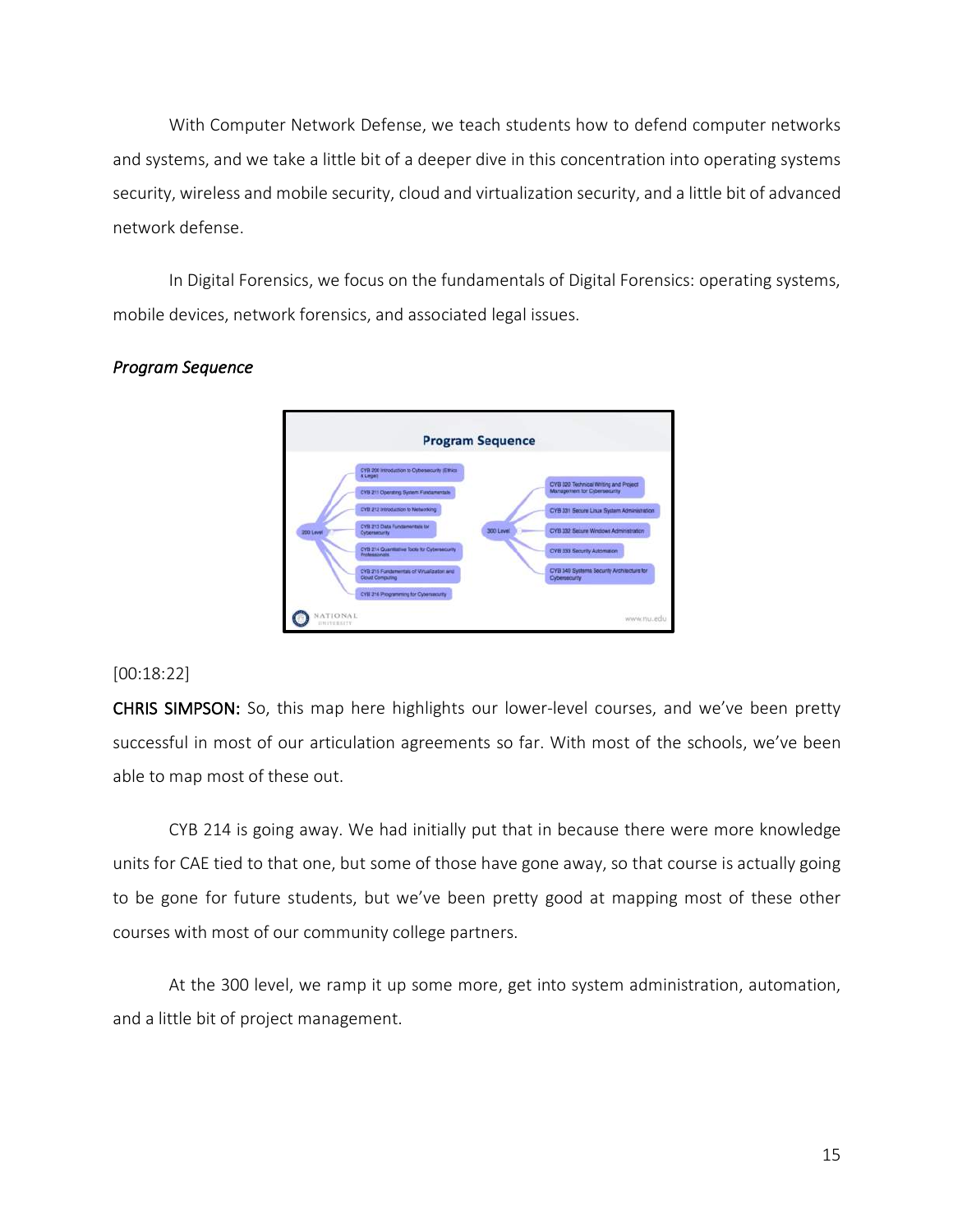Then at the 400 level, we get into a little bit of auditing, threat intelligence, incident handling, ethical hacking, network defense, and some planning and policy, and then the students move into their different concentrations.

#### What Makes Our Program Different?

#### [00:19:30]

CHRIS SIMPSON: So, what makes our program different? I mentioned the accelerated format. Our average student age is about 33-ish. Actually, we're starting to see younger students enter into the bachelor's program.

Like I mentioned, we are a Center of Academic Excellence in Cyber Defense Education, and that's for our master's program. We've had that for six years now, and we'll be up for redesignation in 2020, so we're going to put in our bachelor's program as part of that [00:20:00] designation. If all goes well, we'll have that designation for that program to next spring, and we designed the program from the start—we mapped the knowledge units and things like that.

Most of our technical classes—actually, I think all of our technical classes—have some type of hands-on labs. We use a variety of outsourced labs: InfoSec labs, Circadence, NICE Challenge, a bunch of free labs that we use in our classes.

We have some mappings to certifications—like our CYB 200 is pretty much a Security+ class, our networking class is Network +, and our initial cloud class is Cloud + certification mapping, and we're working on some additional certification mappings, too.

Our primary faculty are adjuncts, and most of them work in industries. We've got faculty that work at some of the major defense contractors, government entities, and things like that.

We have a three-course capstone class, and students have to go out and do a real project with that. We've had a lot of success with that program in our master's program, so students go out and do security assessments for organizations, and they give them free work. We have kind of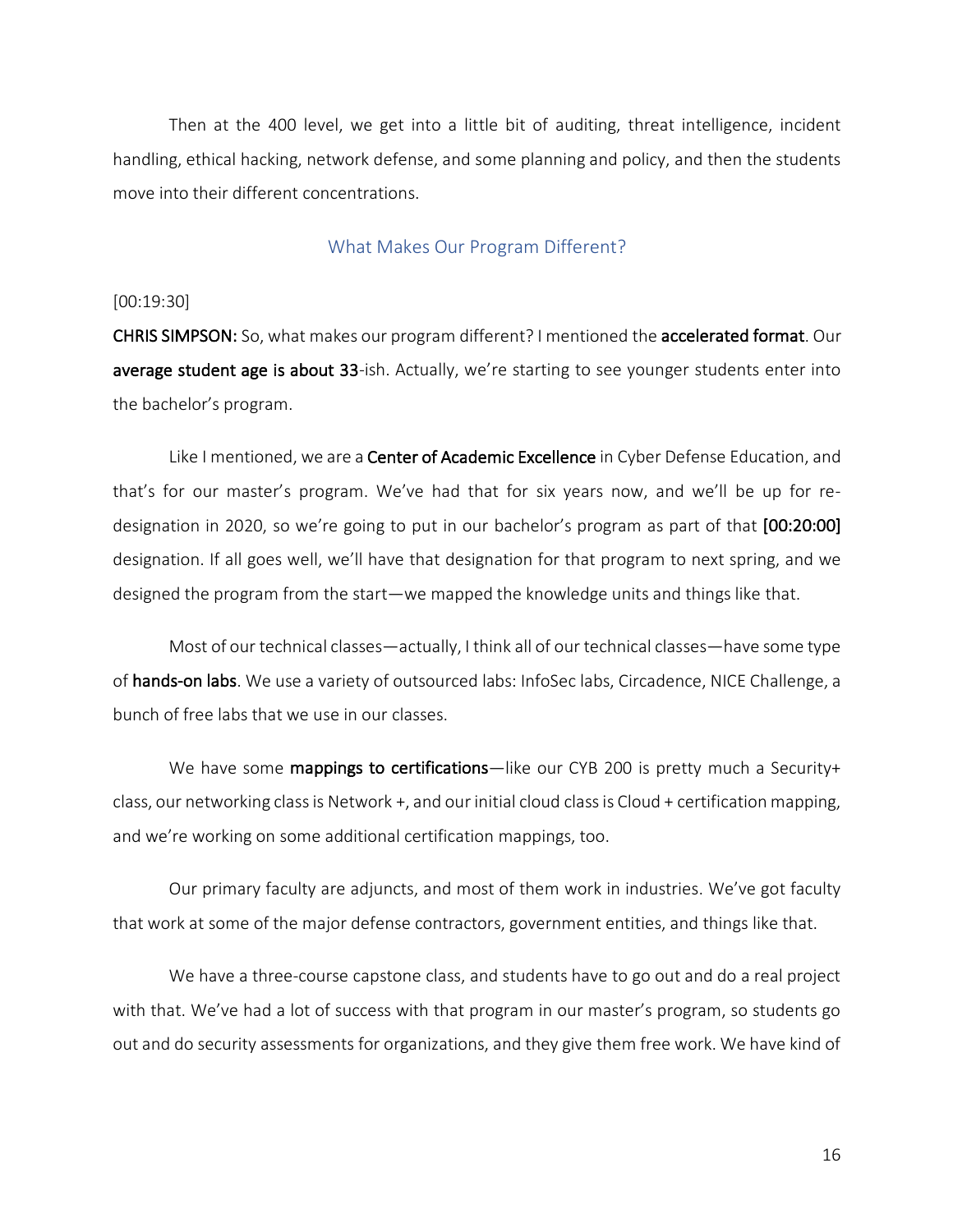a boilerplate agreement where we get a hold-harmless for our students to make sure they don't get sued or anything like that if something does happen to go wrong.

Our first bachelor's cohort is actually in the middle of their three-month capstone classes. One team is doing support for a small company. They're doing the new NIST 171 assessment for them, which is what DoD contractors have to do. Another team is doing some curriculum development, and another team is there using the forensics database that's out there that enables post-graduates.... They're doing a forensics project on that.

# *What types of students should enroll in this program?*

CHRIS SIMPSON: What types of students are good for our program?

- Students that like solving problems
- As everybody here knows, they need an aptitude for technology
- We have a pretty high veteran and active duty military population. We run about 50% to 60%.

# *What types of skills or knowledge should a student have?*

- Systems-thinking mindset • Critical thinking
- Comfortable using technology
- Problem solving

We also have an advisory board. They highlight that being a team member, being able to write, and being able to manage projects are critical skills that employers look for nowadays.

# *What are the types of jobs a graduate can potentially apply for?*

These are just some of the sample jobs that students might be able to get after they complete our program:

| $\bullet$ Information | • Entry-level Pen | • Entry-level Incident |
|-----------------------|-------------------|------------------------|
| Security Analyst      | Tester            | Responder              |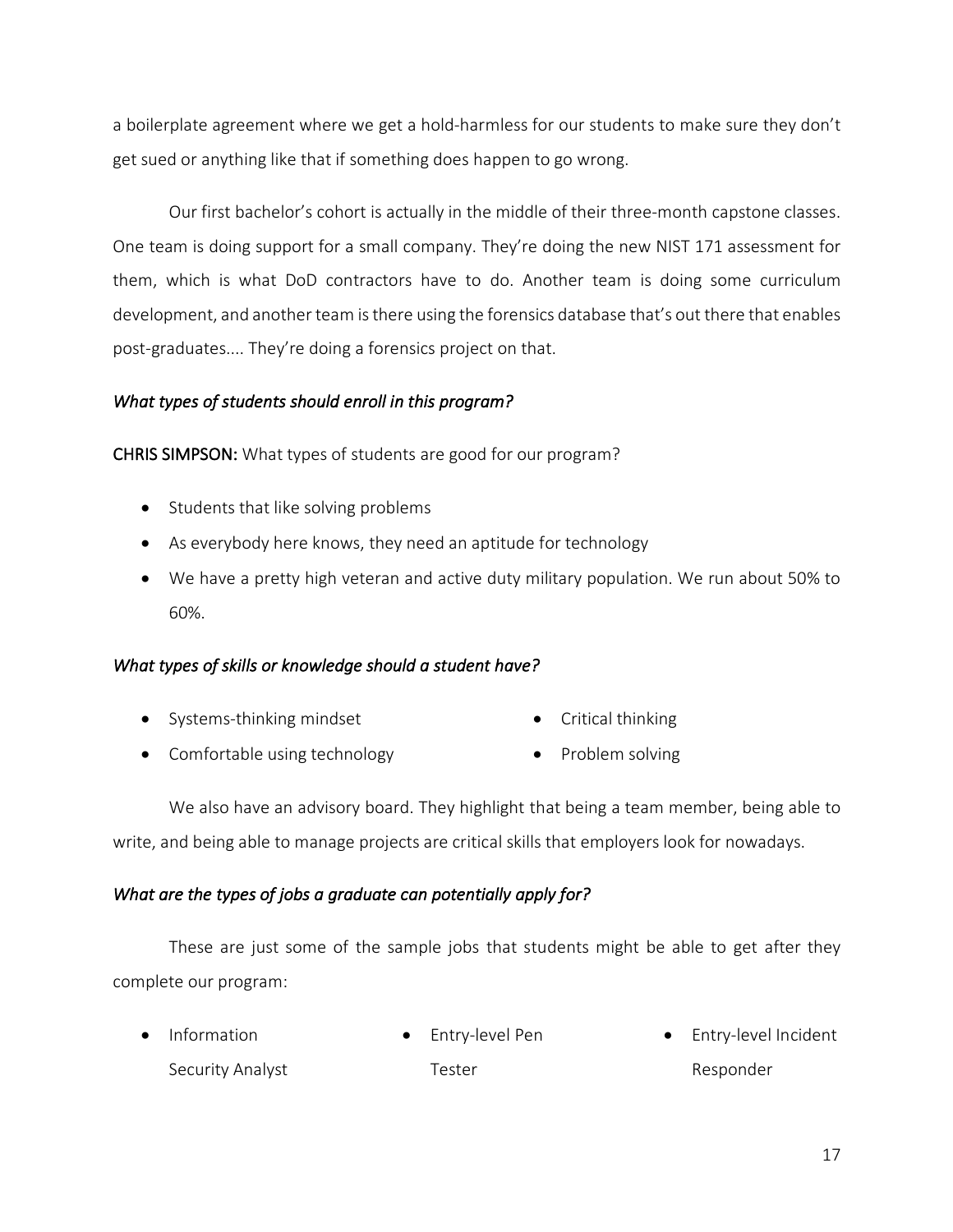- System Security Administrator • Computer Network • Entry-Level Digital Forensics Investigator • Red Team Technician
	- Defense Analyst
- Information

Security Engineer

- 
- Vulnerability Analyst

# *Program availability*

And like I mentioned, we do on-site and online. Right now, we run four cohorts a year, one for each specialization, and one on-site and one online modality. Like I mentioned, our on-site are here in San Diego.

But the nice thing about our one-month format is we're a little bit more flexible in when we can start, so we tend to do year-round starts.

# *What are the scheduling recommendations?*

We really encourage students to take their Gen Ed classes first, get those out of the way, and then follow our sequence—we kind of scheduled a cohort model. That doesn't always work out for students, but that's kind of what we like them to follow.

# *Other Opportunities*

We have an active Cyber Club. Last year, we made it to the Western Regionals for the WRCCDC (unfortunately not this year), but they're participating in the National Cyber League. They've done MDR, Cyber Olympics. We tried the DEF CON qualifiers last year—we'll probably do it again this year.

For the DoD Cyber Scholarship, we had two of our graduate students apply this year. None of our undergrad students did, but as we kind of build these community college pathways, we've reached out to some of our community college partners and let them know, "Hey, if you've got anybody coming in to us that way to apply, we'll include them in the application process."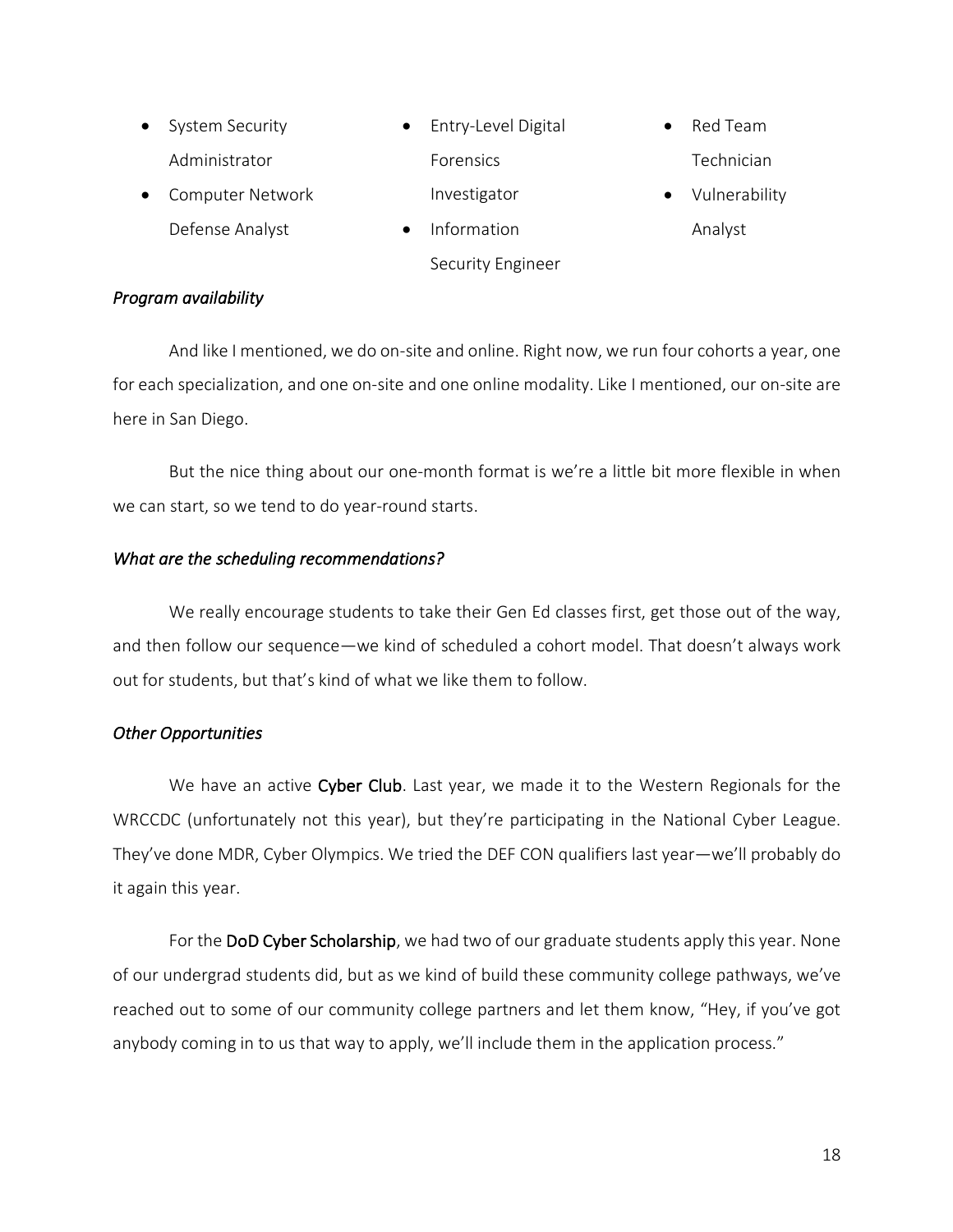The College Transfer Program, which I'll talk some more about… And we also do a Federal Work Study Program. We've got one student in it right now, and we're going to try to grow that opportunity also.

## Transfer Program

#### [00:24:49]

CHRIS SIMPSON: So, a little bit about the transfer program…

Just like Shawn mentioned, Joseph Allen and Jorge have really been instrumental in getting this done. They have done [00:25:00] the lion share's work. They helped us get everybody together, and Jorge does an excellent job of going through the data and making recommendations for myself and my colleague Bill Reed to review it and assess.

So, the Associate Degree for Transfer Pathway—basically, it's a pathway for community colleges. If you get an associate degree from a community college, you can enroll in National University, and you're basically starting at the junior level.

It really offers a significant discount in tuition for students. It's up to 18 courses. You can reach out to me, and I can connect you with Joseph for more specifics, but up to 20 courses, they get about a 50% discount on our regular tuition, so it's a great program and a great way for students to save money to get into the program.

If you are interested in doing this, you can reach out to myself or my colleague Bill Reed. It's good to just email both of us—we both stay pretty busy, and whoever is the first one available, we can kind of hop on it and get things rolling. If you can send us ahead of time your degree program, course descriptions, your syllabi, and an outline, we're happy to share ours with you, too. And if you're applying for CAE2Y, or if you're already CAE2Y, share that, too, and we're happy to build letters of support if you're going through the process.

Like I mentioned, we're going through our process of re-designation coming up here in the fall, so we're going to be looking for some letters, too. We'll just look at it—we're collaborative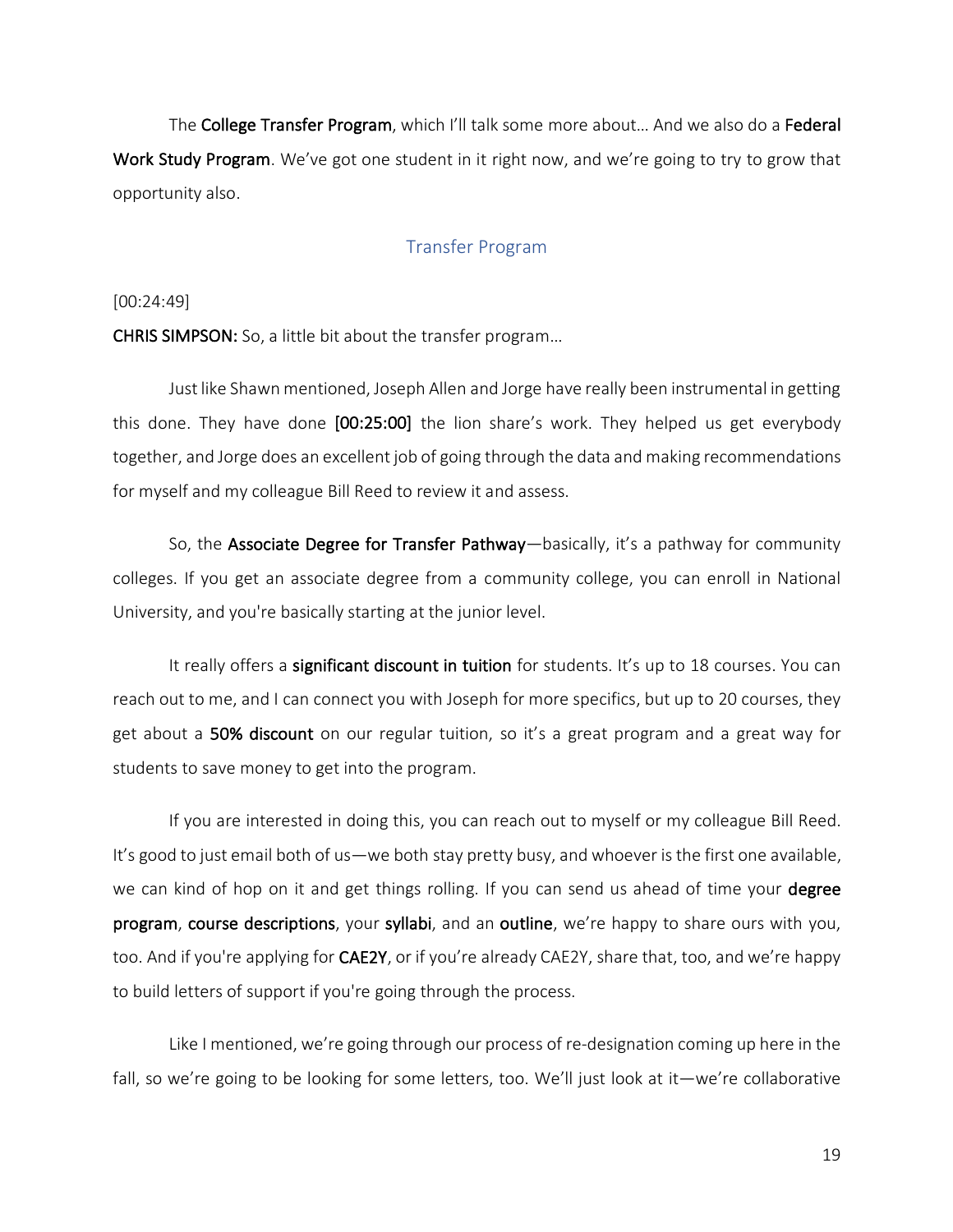with everybody—to identify where the equivalencies work in. Like I said, our goal is really to get students up right in at the junior level and get them in and get them trained with a quality education and get them out in the workforce. And we've got a credit transfer calculator that your advisors of the students can look at themselves at www.NU.edu.

Are there any questions? I kind of blew through everything pretty quickly—I'm happy to answer any questions.

#### [00:27:28]

STEVE WRIGHT: Chris, have you got any data on these? I know cohorts are kind of fresh, but how is your placement rate going? Are you getting students into interesting jobs?

CHRIS SIMPSON: Yes. For the bachelor's, I don't have any data—our first cohort is going through. I know, anecdotally, one student in the first cohort already was a veterinary tech and got an email. He's a security analyst at a large credit union in the area now. Three of our students received scholarships from the financial sector ISEC, and they've got mentors in the financial community. One of our students, her mentor is the VP of Chase Bank.

Our master's program… We get a lot of feedback from students about where they're working—they're working for some of the larger companies. For us, it's kind of hard to get access to the specific data. We have a pretty good retention rate. Our master's program runs about 80% retention for students that get through and complete the program. We still don't really have the data yet for our bachelor's since we haven't completed it. But Bill and I are very hands on. We make connections with our students. We really want to make sure everybody gets through and reach out to students that might be struggling.

#### [00:28:55]

STEVE WRIGHT: Well, thank you, Chris. That's very interesting and informative. We'll open it up for more questions in a minute—let me just check the chat window really quickly. I see there are a few.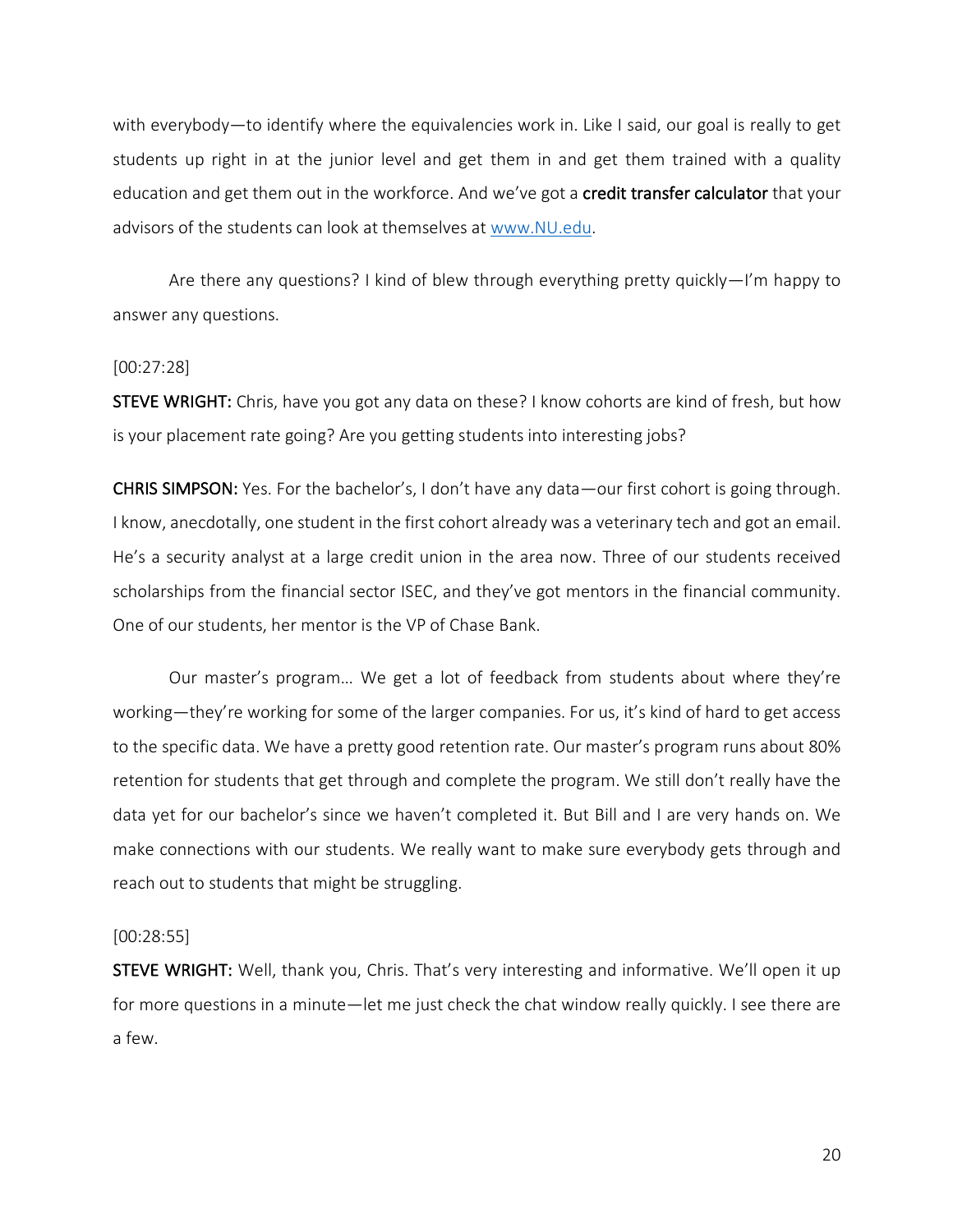Chris, obviously, placement of students is very important to us. Anytime we find ourselves at the career centers or whatever, advocating at someone considering going to a private school, where their tuition is going to be more, maybe a CSU or something like that, then we want to make sure that it's really a valuable thing that's going to result in placement. So, keep on that data. We really appreciate seeing that coming in and how that's working.

Right now, we know there's a demand. I mean, it's pretty much a slam dunk for Cybersecurity, and it sounds like you're getting a lot of people that are incumbent workers maybe coming back. Do you give any credit for prior certifications at all, or is that something you guys done? If someone has certification from Cisco or CompTIA, do you give credit for prior learning for any of that?

CHRIS SIMPSON: Yeah, we don't give direct credit for certifications, [00:30:00] but we do map to a lot of the military credits. If they're veterans and they've been through the Navy, Army or Air Force IT cyber schools, we do some credit mapping for that, but right now, we don't do direct mapping for certification. We're working on doing credit by exam, so students can test out of a class.

#### [00:30:30]

STEVE WRIGHT: Yeah. These are all timely topics in our business these days, whether it's a public or private, is how to help with that. OK, thank you, Chris. We'll get back to questions, and right now, we're going to turn our attention to Steve Linthicum, who is our Deputy Sector Navigator in the Orange County.

Steve's background as faculty is one where he understands the importance of coming up with a pathway where the faculty are engaged and how that impacts the number of students that will actually consider the pathway. Steve, do you want to take it from here?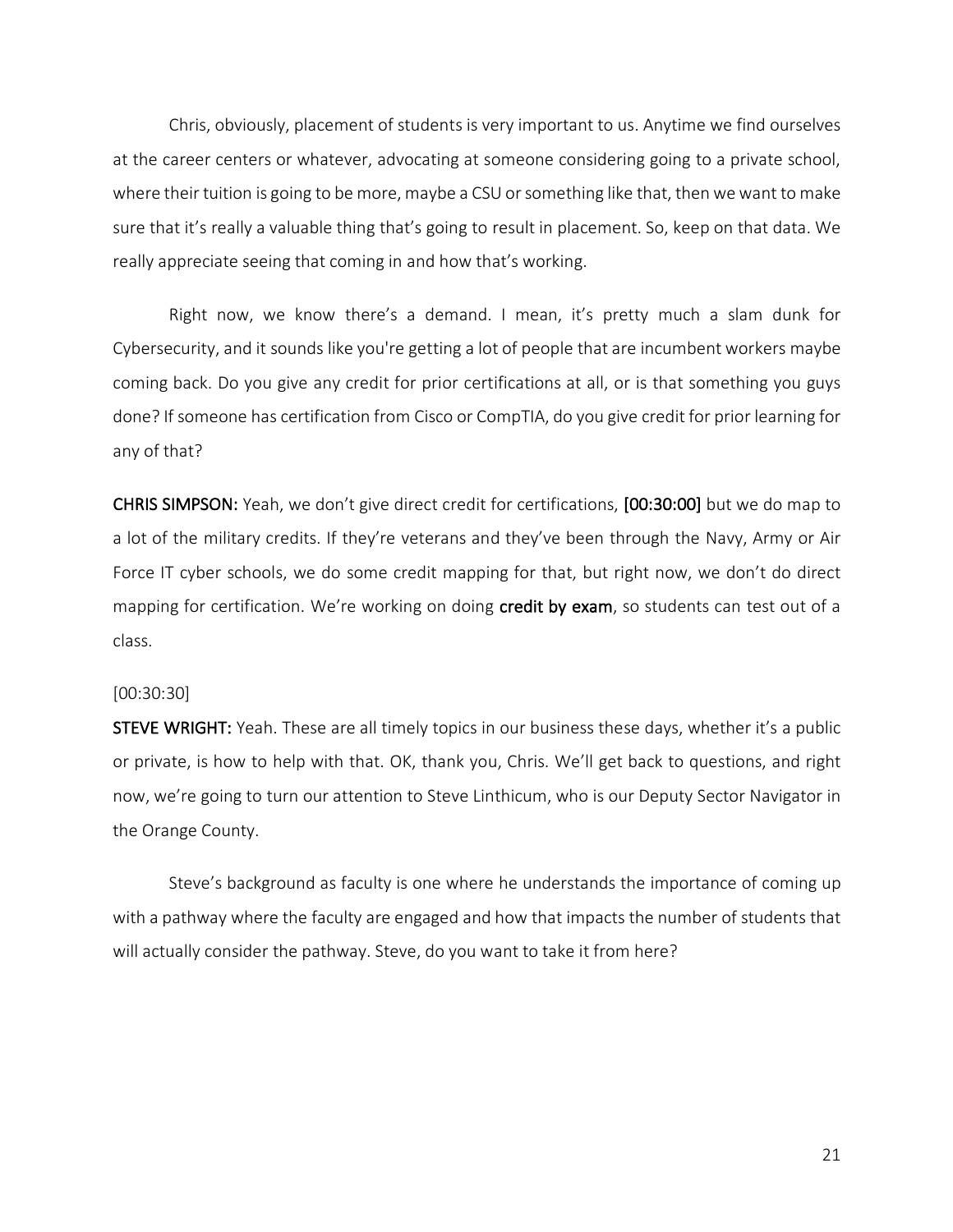# [00:31:01]

# What Are the Exit Points?

#### [00:31:01]

STEVE LINTHICUM: Sure. Let me start out by saying that we all recognize for our students who are associates or not even at that level are going down that pathway. Ultimately, relative to businesses and the role of Cybersecurity professionals is they're going to hit something akin to a glass ceiling we'll call it a firewall since we're talking Cybersecurity.

Basically, I think that this is important to recognize. When you go out and look at jobs beyond the technician level, just about every job offering out there insists upon having a bachelor's degree. Now, as to whether or not that's necessary, we've got to get past HR. Let's be honest here—oftentimes HR is the vehicle that blocks you, relative to being a serious contender for a lot of positions, and they don't understand Cybersecurity. They don't understand the sort of geek stuff we do, but they do understand putting that requirement as a bachelor's or higher.

So, I think we need to recognize the importance of going that direction of sending our students that way as they leave our programs, after completing them.

STEVE WRIGHT: You have been able to influence faculty at local colleges to initiate articulation processes. Could you tell us a little bit about how you did that and why you think that's important?

#### [00:32:28]

STEVE LINTHICUM: OK. First of all, I'm fortunate in Orange County in that we have two of the three CAEs that are community colleges in California: Cypress and Coastline. One key component for colleges who are interested in becoming a CAE is you have transfer pathways in the four-year universities. So, part of the, in essence, pitch that I'm giving the other colleges in Orange County is the importance of having that pathway if they want to go through and get the CAE designation and a number of them do.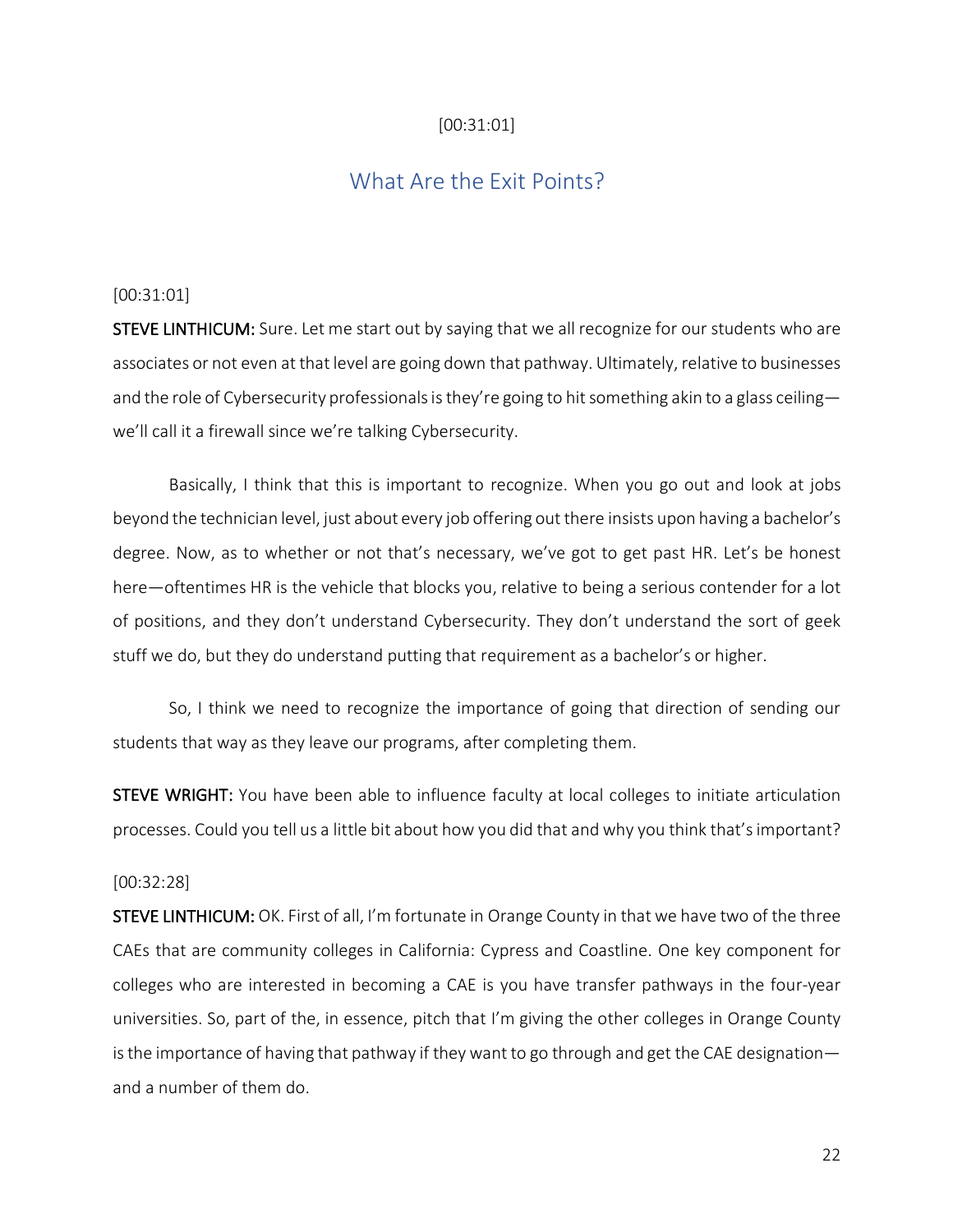So, from bringing in my faculty roots, I understand that faculty ultimately need to have the buy-in relative to going down this pathway, so what I've been doing is identifying community colleges here that have those courses that are typically the root of our Cybersecurity pathway. Typically, they are…

- $A+$
- ITIS 110
- ITIS 150 (network class)
- ITIS 160 (Security + related course)

So, with that package, and perhaps adding a programming (Python) course, they really meet the objectives of learning knowledge requirements associated with the CAE designation, so that's the pathway I'm running with.

With those in hand, really, I think you have the core courses for a pretty good articulation pathway into a university like National or these others. You've got your General Ed and get those done, and then you take those core Cybersecurity pathway courses, so that is what I'm working on with regard to the ones that do not currently have pathways into National.

**STEVE WRIGHT:** And have you been able to get the faculty to initiate the process for the articulation?

#### [00:34:38]

STEVE LINTHICUM: Yes, and that's exactly what I'm doing: I'm going around from college to college. We have nine colleges here in Orange County: two of them already have the pathway, five do not, and the other two simply do not have the sort of courses in line—and probably won't, [00:35:00] frankly. We see across the system that not all of the colleges are really the candidates for this sort of approach.

Most, though, are, so one of the first things that I did was to actually go through and identify my colleges that are potential candidates, and I'm working with them. I'm attending department meetings. I'm giving my faculty pitch and why I think it's so important—and I think it is critically important—that we have these pathways into bachelor's programs.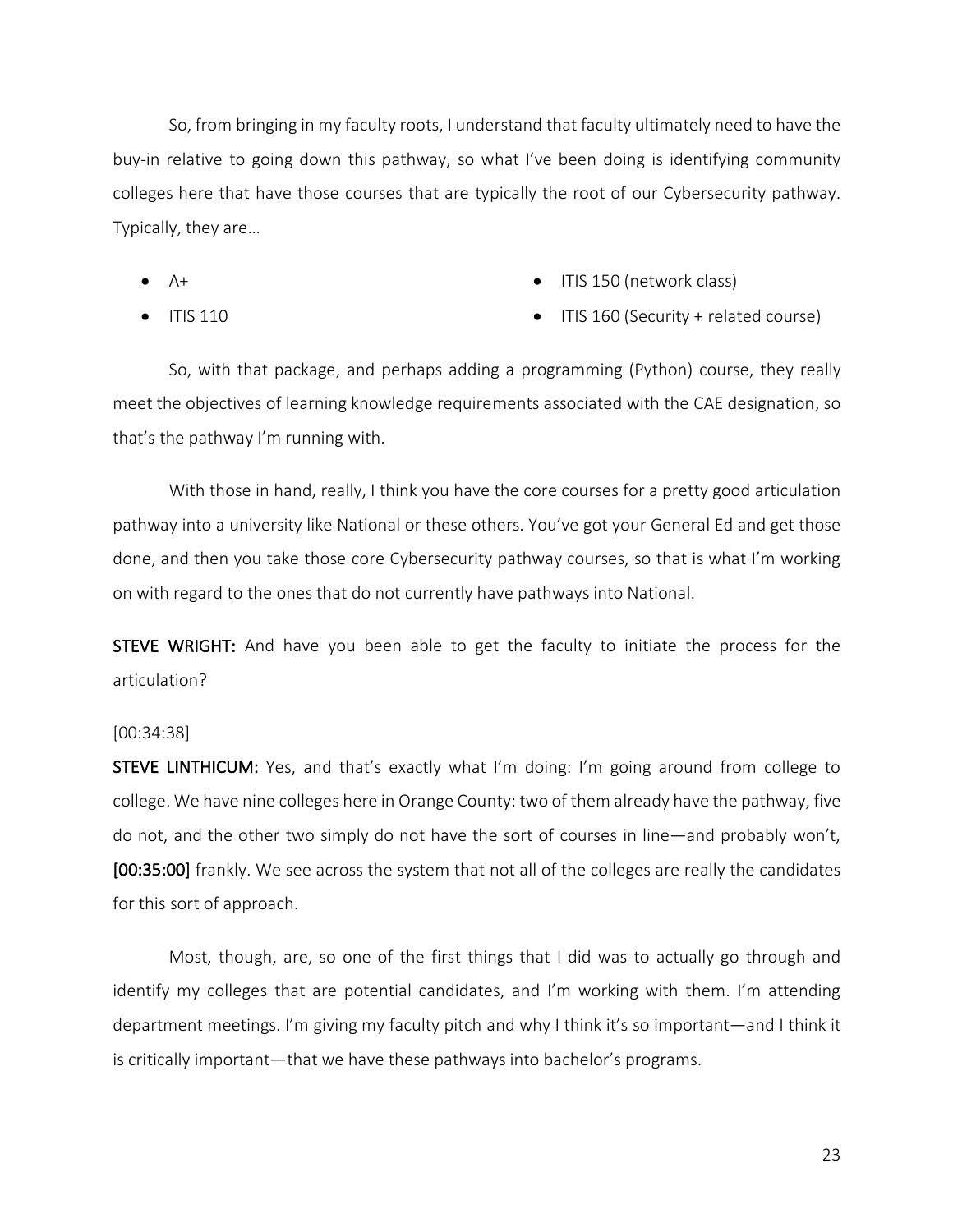STEVE WRIGHT: So, the faculty that you work with (and this is really a question of tops-down versus bottoms-up, as we discussed the other day) do they talk to their students? How do we get the through-put? How do students become aware of these pathways and this articulation? You represented the other day that if the faculty don't know to support it, it's not going to happen. How it happens in the classroom is, in essence, what faculty are charged with doing and are certainly willing to do, because their concern about maintaining their programs and having better enrollments is getting the word out that the end-all is not completing the community college program.

The end-all is, first of all, being a lifelong learning candidate. To every one of my students over the years, I've said, "Don't go into this field, don't go into Cybersecurity unless you're a lifelong learner, because frankly (and we all know why), things change so dramatically, so quickly in this occupation." So, they're going to have to be a continuing learner anyway, and you might as well get the sort of academic credit and move up the chain of degrees as you go through with your continuing learning process because it opens up your doors. It, frankly, opens other doors with a bachelor's degree. Hopefully, you have better soft skills and a better understanding of the world and then move on from that up to, for example, a master's program.

So, I think the pitch here is that, so long as we have exit points and we create more exit points, it isn't just into a job as an exit point for our associate-level program; it's to higher education, and that's a key component. All of you should become familiar with the new funding formula to see where this is really important. Bottom line: money to your college. As people leave your programs and go to get their bachelor's degrees, that counts—that's money to your college. So, I think it's essential that we all understand that we're benefiting our programs and making them more attractive by having an exit avenue that is not just to a job-it's also to higher education.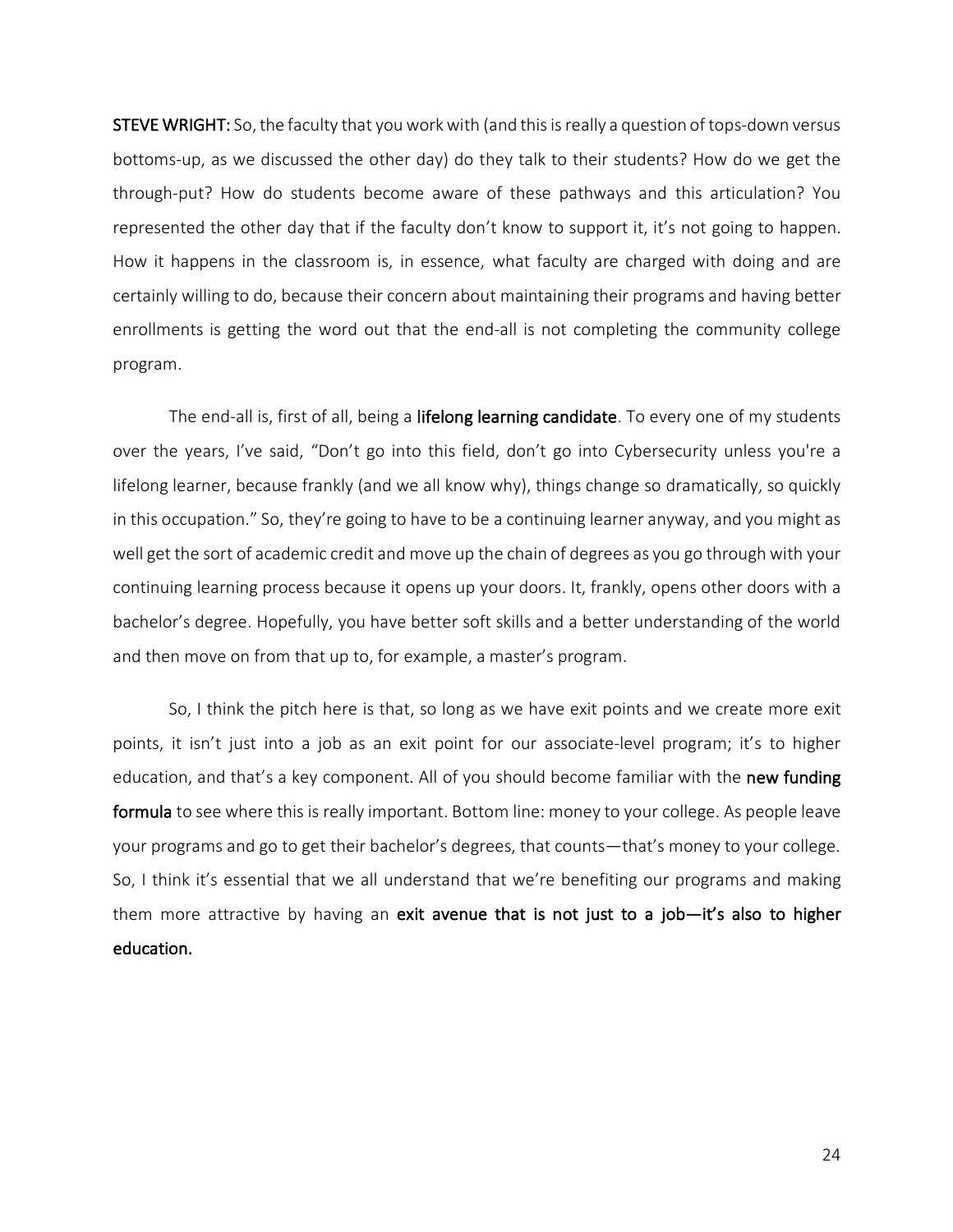## [00:38:00]

# **Questions**

#### [00:38:00]

STEVE WRIGHT: Well, thank you, Steve. I want to shift back now to the larger group and some of the questions that are coming in. And the point that you made here and made the other day is something we've all seen at community colleges: the **communication channels to all the students** are primarily through the faculty. And your point has been and still is that if the faculty are involved in the process of recommending the articulation, then they become a more vocal voice to the students to actually achieve the result, because we can do a lot of wonderful things on paper, but if the students don't follow, nothing happens. I think both sides of the issue are really wonderful.

# *Shawn, do you have any wrap-up comments on how you see this process going? Do you have any resource materials to share with the group?*

#### [00:38:53]

SHAWN MONSEN: I can absolutely share the pathways that we've already put in place that links to the online resources there are that show the pathways that we have in place with Western Governor's and Southern New Hampshire. As I mentioned, we do have pathway documents for National as well that we're happy to share.

I did want to say… You were just talking about the need for buy-in from the faculty to drive this into the classroom. The other piece of that is, for those colleges that have articulation agreements, it's important for us to pull in the counseling staff as well as they're meeting one on one with those students when they're deciding what they're going to do during their two-year career plus their four-year articulation. So, in addition to getting buy-in in the classroom from our faculty, we also need to make sure that we're pulling in the counseling staff at the colleges they're the ones that are actually giving students advice about those four-year pathways. [00:40:00]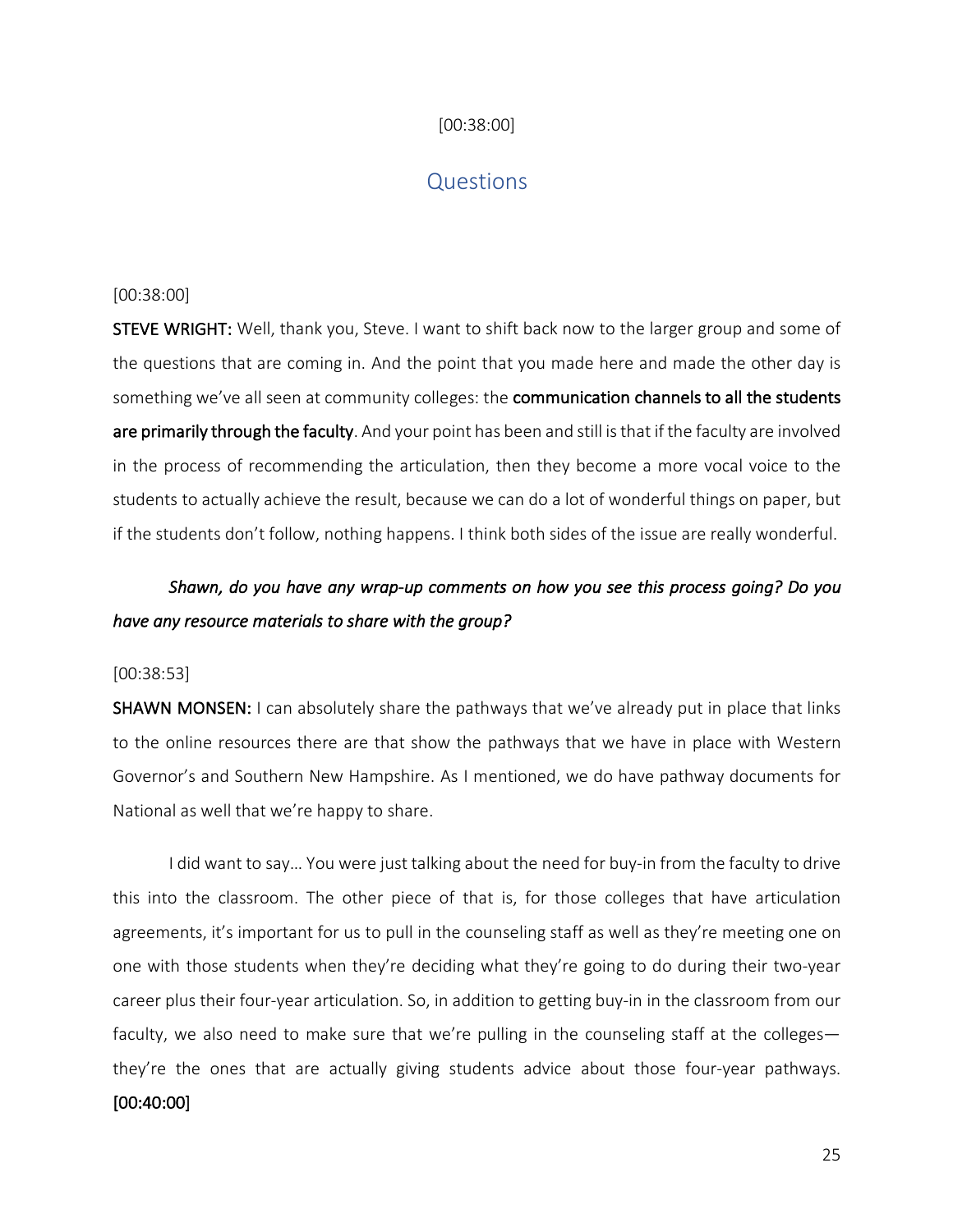#### [00:40:02]

**STEVE WRIGHT:** I like the connection to the high school ones as well. I mean, one of the shocking things I heard a long time ago—and it was in San Diego of all places, where National is pretty strong—was the high school counselor's advising students not to pursue IT in community college because they could not get a four-year degree. So, I'm thinking, "Here we are facing this huge demand in a changing technology environment, and students are being told, 'Don't go there!'"

So, it has been our mission here in the ICT sector team to try to find these pathways, one way or another: through the CSUs or "hey, we'll do it ourselves if you want us to, but we're kind of told that's not a good idea."

Now, through articulation with National University and others, I really want to thank Chris and the team at National University for stepping up and really being accessible to us in helping this happen. In the near term, that's the best overall solution. Chris, you guys are going to get a lot of competition as everybody else wakes up—I'm sure you know that—but you guys are way ahead.

So, any questions from the group here? You can either chat them… Or I believe people are unmuted—is that correct, Nicole? We will have slides available. This is a recorded session. Comments from the group? Go ahead.

#### [00:41:32]

# AUDIENCE MEMBER 1: *Yeah, who can we talk to, to figure out these pathways and get some more information on it?*

STEVE WRIGHT: Well, we have published information. The IT model curriculum has been developed by the faculty at the community college system, and there are updates to it right now they're on our new website, and there's a Google Drive. If you look at the IT portion of the subsector on our IT website (which maybe Nicole can put up the new address for it here), you will find links to both the IT model curriculum and the IT Technician pathway.

The IT Technician pathway took the IT model curriculum and said, "OK, if you can't go to school two years straight, AA degree is not your ticket. How do you get into this if you need to get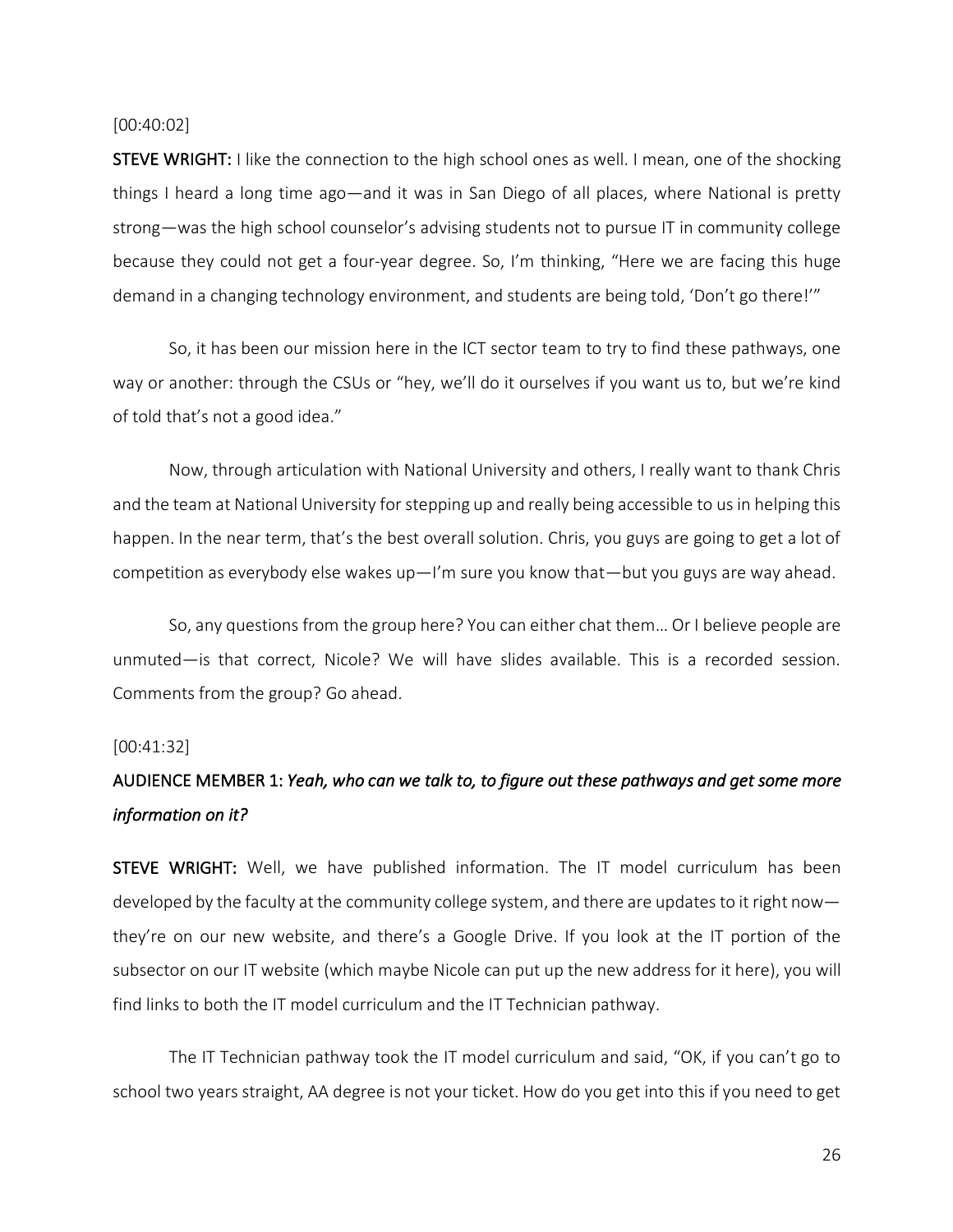a job in six months?" So, the IT Technician pathway padded customer service and retail operations on the first stage, so people could get a job in computer retail, like Office Depot, Best Buy, or whatever, which it turns out, that's where the placement agencies go when they're recruiting for help desk and other things.

As we develop the IT Technician pathway as a bootstrapping kind of way for people to get ahead (and that's all there—all the courses, all the listings), we found out a lot of executives in IT would look at it and say, "That's how I got started!" So, we know we've emerged from third-party certification-driven two years or less, slightly retail, slightly help desk kind of thing, and now we're rapidly moving into this new world of bachelor's degrees. How do we Band-Aid that together or put the through-put in there? I think we're going to see some wonderful developments.

I'm not sure if I answered your question, but the—

AUDIENCE MEMBER 1: No, that helps. Thanks, I appreciate it.

[00:43:25]

SHAWN MONSEN: It's Shawn. I put my email link out there in the chat thread. Feel free to reach out to me. I'm happy to talk with you about the process and any questions that you might have about getting your college into the process.

AUDIENCE MEMBER 1: Yeah, I looked into the chat, Shawn, and…

SHAWN MONSEN: Yes, it's actually "RMonsen."

AUDIENCE MEMBER 1: Oh, there it is. OK, got it. Will do.

STEVE WRIGHT: I see that Nicole has put the link up to our website, and under the IT portion, you'll also find a handy little one-pager called IT Readiness Inventory, and it's pretty much a list of all the things you might want to do on your campus to be IT ready as a community college. So, it's a good list. If you then want to take that list to turn around and come up with a request for funding from Strong Workforce funds, it would be a very justifiable tool to use to develop that request.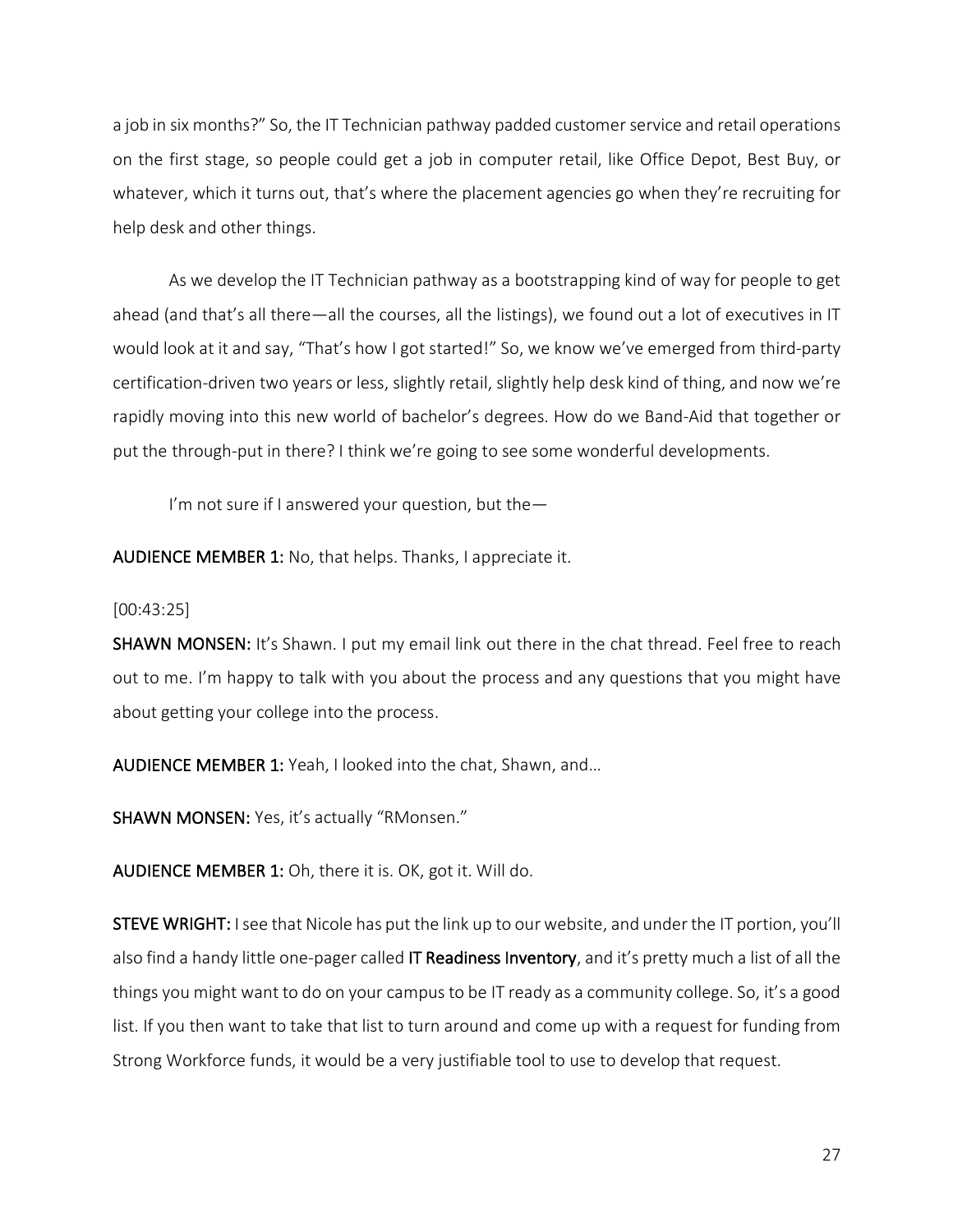AUDIENCE MEMBER 1: That's the Clark Center?

STEVE WRIGHT: On our website, under IT, you'll find the IT Readiness Inventory.

AUDIENCE MEMBER 1: OK, got it.

STEVE WRIGHT: And that's a helpful tool for just that purpose. Any folks from the CSU system on the call that want to speak up or say anything? OK, any other colleges out there, private or public, that have a four-year alternative that want to say anything right now?

# *Shawn, do you recall the email we got from the person* [00:45:00] *from College of the Deserts that they have an articulation to UC San Bernardino?*

#### [00:45:07]

SHAWN MONSEN: Yes, yes. UC San Bernardino has a CS program with a focus in Cybersecurity.

STEVE WRIGHT: But that would be a customized articulation?

SHAWN MONSEN: It is, yep, and my conversations with them led me to believe that that's the only type of agreement that they're interested in putting in place, is a specific college-to-college agreement. It's incumbent on the community college to actually look at their courses and determine if there is a connection between the community college courses and San Bernardino's courses, and then they will look over that mapping and either approve it or give feedback, is my understanding of the process.

STEVE WRIGHT: Yeah, and once again, our goal here is to come up with as many agreements based on a generic curriculum (the IT model curriculum or IT Technician pathway), so a student could take one course at one of our community colleges and maybe another one at a community college, and eventually, that would be an interchangeable way of moving forward in your life.

We do hope—and I know there is a pilot that's going to be happening with the community college system—to learn how to give credit for third-party certifications, so we'll be testing that soon. And I think, in this particular world, whether it's the veterans with skills that they bring from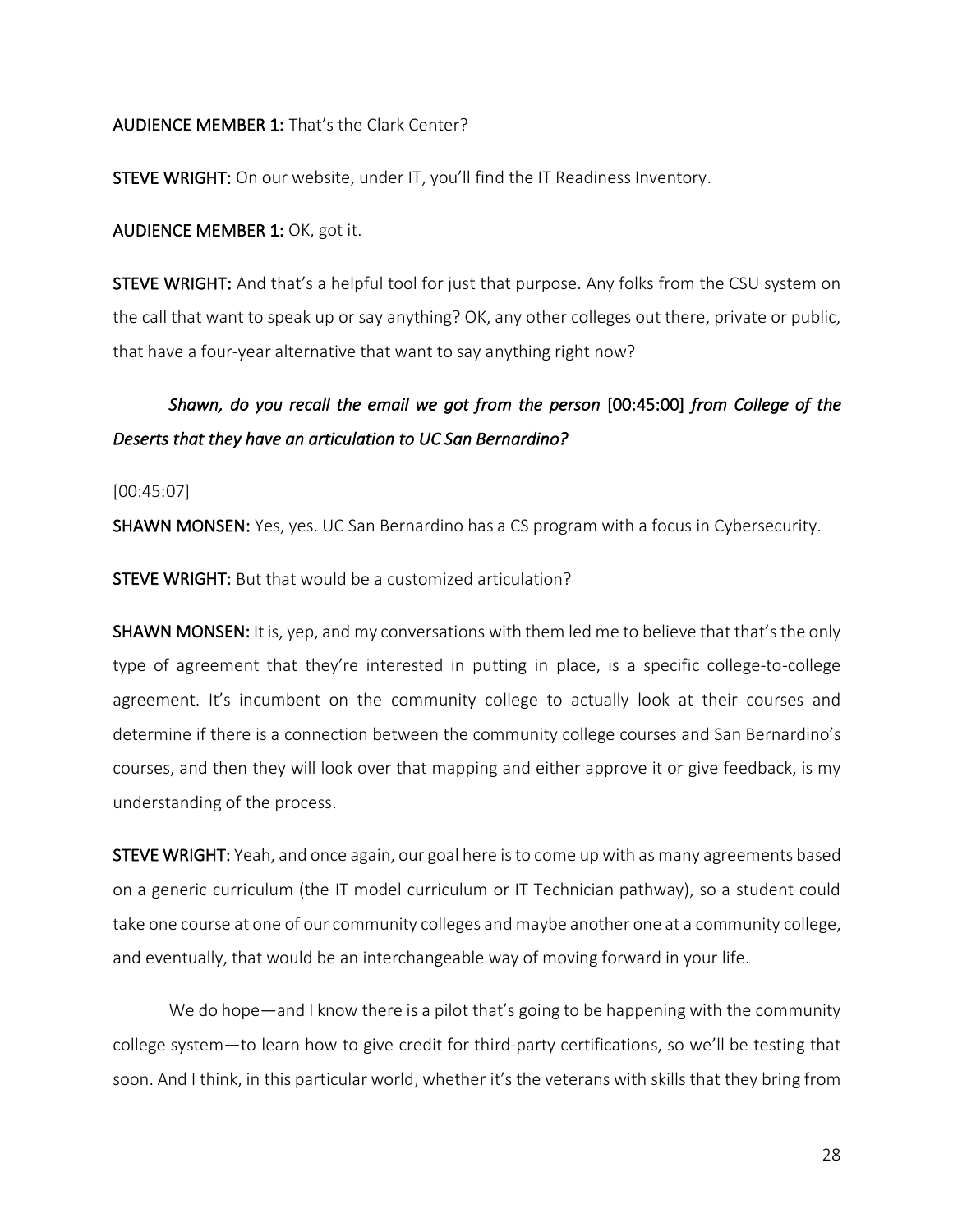their experience or whether it's third-party certifications, this is the new environment for education, is that we honor what people can validate that they've done and help them move forward.

OK, any other final questions? Well, if we don't have any more questions, we'll just wrap it up. Any final comments from our presenters? Chris, anything to say?

#### [00:47:13]

CHRIS SIMPSON: No, I just want to thank you, Steve and Shawn, for all the support. Don't hesitate to reach out to us. We're happy to build partnerships, and we're also looking for grant opportunities. Like I mentioned, hands-on labs are a huge component of Cybersecurity programs, so we're always looking for new labs and partnerships to help reduce the cost and provide better hands-on training for our students.

# STEVE WRIGHT: All right, thank you very much. I see another note is *"will there be another talk on this subject?"*

This is going to be recorded and put on our website. Also, in the very near future, we're going to be looking at having webinars on practice labs and the Net Lab Plus solution. Shawn, do you want to make a comment about those upcoming webinars?

## [00:48:01]

SHAWN MONSEN: Yeah. So, the idea is that we're going to be talking about the virtualized lab environment and some of the options that we have in terms of the products that are available to us in terms of offering virtualized labs in the classroom. So, we have practice labs coming in to talk to us about their environment, and we have a representative from one of our regions coming in to talk about how they've deployed it in their region.

STEVE WRIGHT: All right. Well, thank you. Shawn has been managing our Net Lab user group for some time now. Community colleges have made big investments in that lab equipment. Some of them have a hub spoke arrangement with other colleges, so Net Lab is pretty well established. Some colleges are saying, "Gee, I don't really want to hop in on that bandwagon—I'd like to look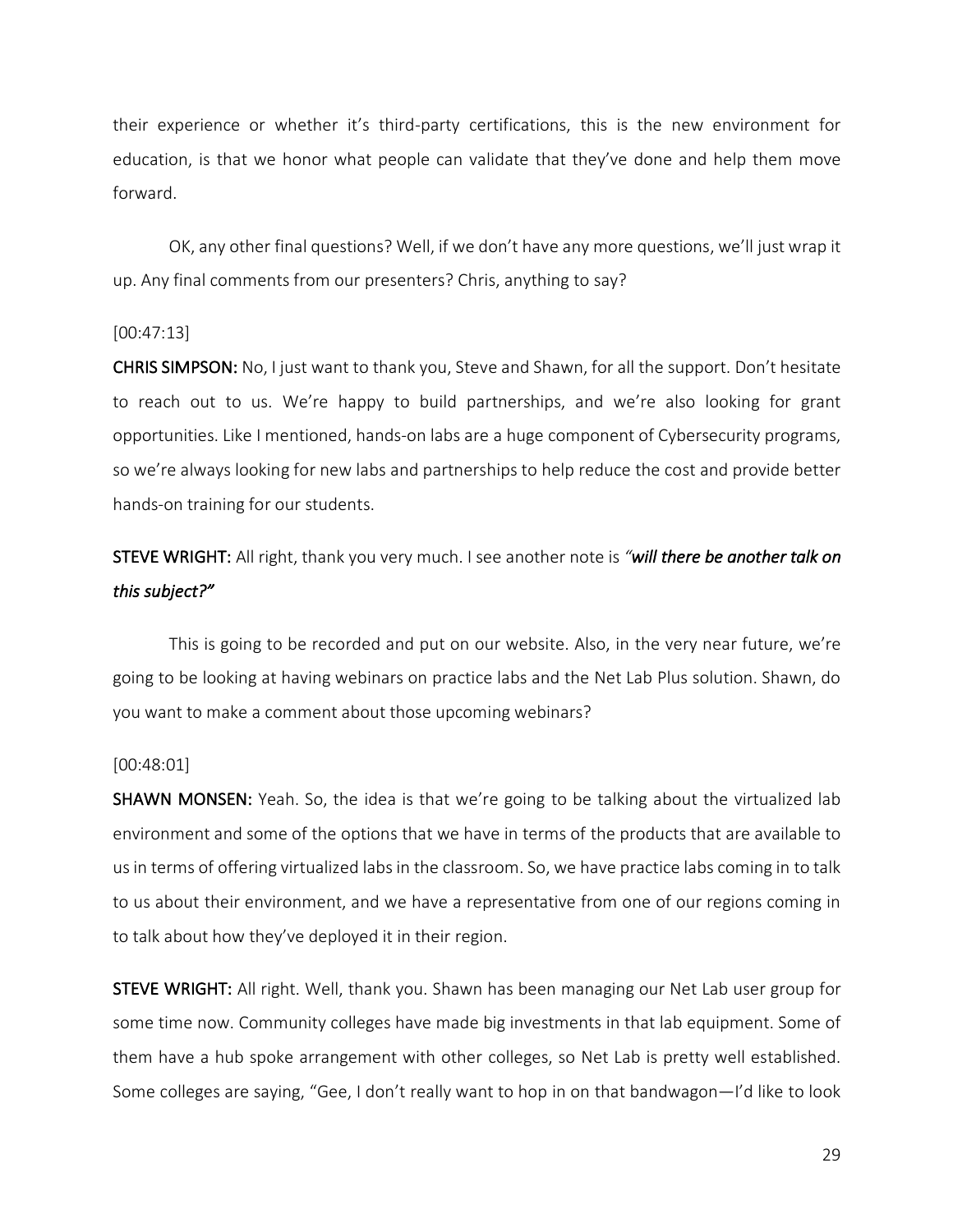for something more cloud based on a per-seat basis," so some practice labs now are emerging on the horizon. There are several more out there. We're always platform agnostic (and transfer agnostic, too, as far as today's meeting goes), so our job here is to bring you the information and let you decide and then host as many of the archives of who-said-what and PowerPoint presentations and the links on our website, so you have a continuing resource to go to as you look down this path.

All righty then, unless anybody else has a comment or a question, we're going to say goodbye—and thank you very much!